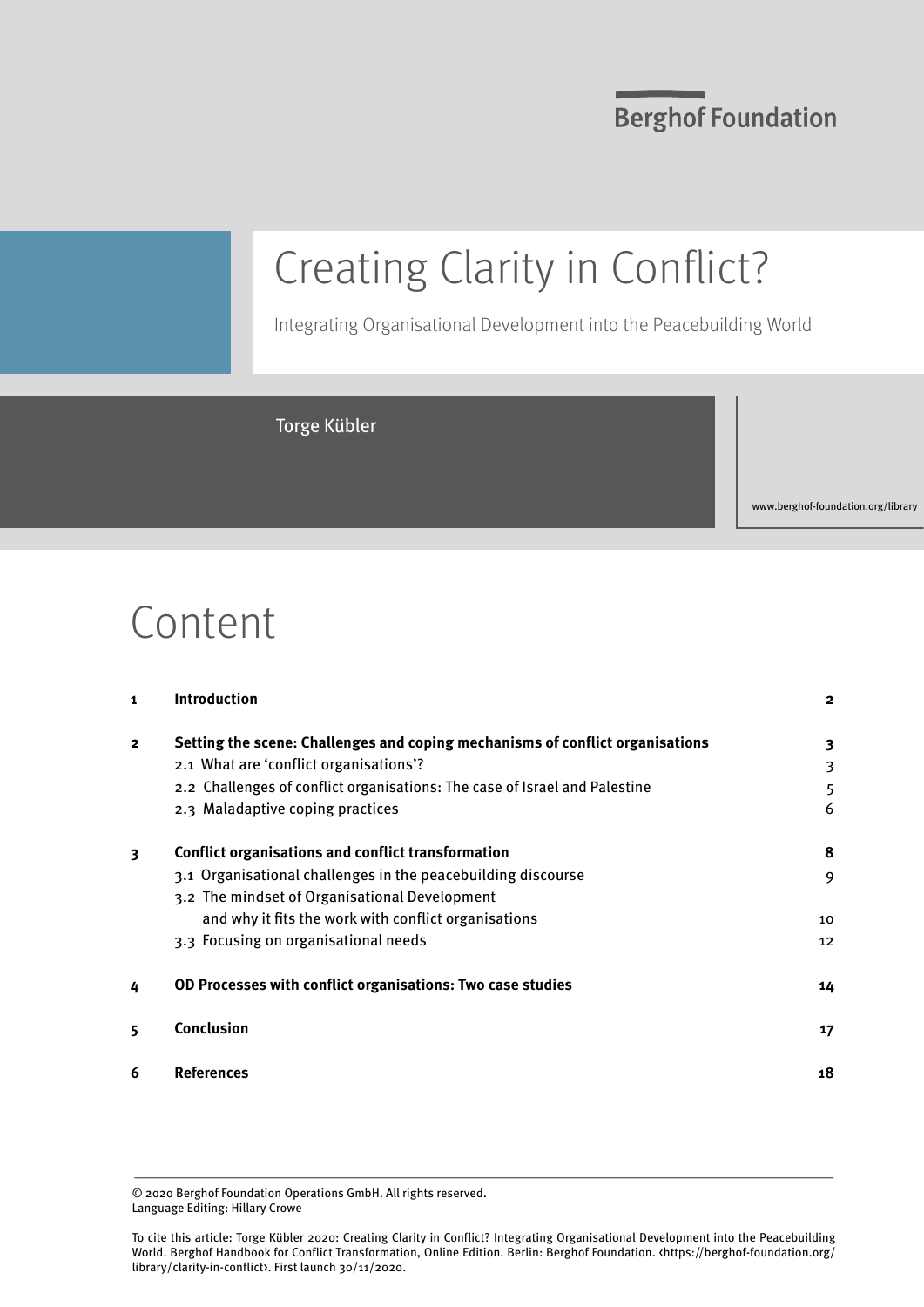## <span id="page-1-0"></span>1 Introduction<sup>1</sup>

"Peacebuilders are increasingly asking for more education in organisational leadership, as well as entrepreneurial skills to help sustain their work."

Jim Smucker, Vice President Eastern Mennonite University

Organisations working in and on conflict face unique challenges. Do we know how to deal with them? This article argues that the conflict environment affects not only the structures of society and the individuals within it, but also the organisations that operate in these environments. It examines how Organisational Development (OD) can contribute to overcoming the challenges these organisations face.

The 'conflict transformation' discourse deals with challenges at both the individual and the societal or group level but does not provide answers to the question of how to deal with the organisational level. The 'peacebuilding' discourse, on the other hand, provides a framework for addressing organisational challenges, which can be summed up as 'organisational capacity development'. However, when it comes to organisational aspects, the literature on peacebuilding voices some profound criticisms: that organisations working internationally in the field of peacebuilding are not taking into account local capacities or local needs, are incapable of learning, are bureaucratically structured and superimpose Western systems on societies and organisations in conflict (Autesserre 2014, Goetze 2017, Campbell 2018). Against this backdrop, it is not surprising that the tools created for organisational capacity development follow a linear understanding of development that is ill-suited to the complex nature of peacebuilding endeavours, demanding quantifiable outcomes that are measured against clearly defined goals and processes.

This criticism is as understandable as are the origins of these preferences: when looking at the domestic debates on foreign aid and development cooperation in Western countries, it becomes clear that the need for quantifiable outcomes is derived from the pressure on development ministries and agencies to justify the spending of taxpayers' money. And yet the critics of peacebuilding cited above do have a point, as many systems of collaboration between international agencies and local peacebuilding organisations seem to lack sufficient effectiveness. Although this article does not attempt to analyse the shortcomings of peacebuilding collaboration systems, it does argue that OD is a useful conceptual supplement to conflict transformation and peacebuilding processes, for three reasons: 1) OD processes take into account the entire system and the interrelatedness of all stakeholders within it, paying attention to all their needs. 2) Organisational change processes, particularly in conflict environments, are complex<sup>2</sup> endeavours where the outcomes cannot be clearly defined beforehand, and the process of determining the goal is already part of achieving it. It therefore requires an approach to organisational challenges that allows for process orientation rather than measuring the performance of organisations against an objective yardstick. 3) OD is based on a value system that puts human beings rather than organisational efficiency at the centre of any change process.

After defining what kind of organisations are meant here (Section 2.1), this article examines the specific challenges of conflict organisations, focusing on one of the most intractable conflict environments: the Israeli-Palestinian conflict. This background description is created using the author's own field observations, on the one hand, and the 'shrinking spaces' discourse as a proto-theoretical background, on the other (a fully-fledged theory on this phenomenon is still lacking; Section 2.2). It then scrutinises the academic discourse on conflict transformation and peacebuilding for guidance on how to deal with these specific organisational challenges (Section 2.3 and 3). After this literature review, Organisational

**<sup>1</sup>** I would like to thank my colleague and friend Dr Yael Ben David for her contribution to this article.

**<sup>2</sup>** Dave Snowden's development of the Cynefin framework was instrumental in defining the difference between decision-making contexts that are clear, complicated, complex and chaotic (Snowden/Boone 2007).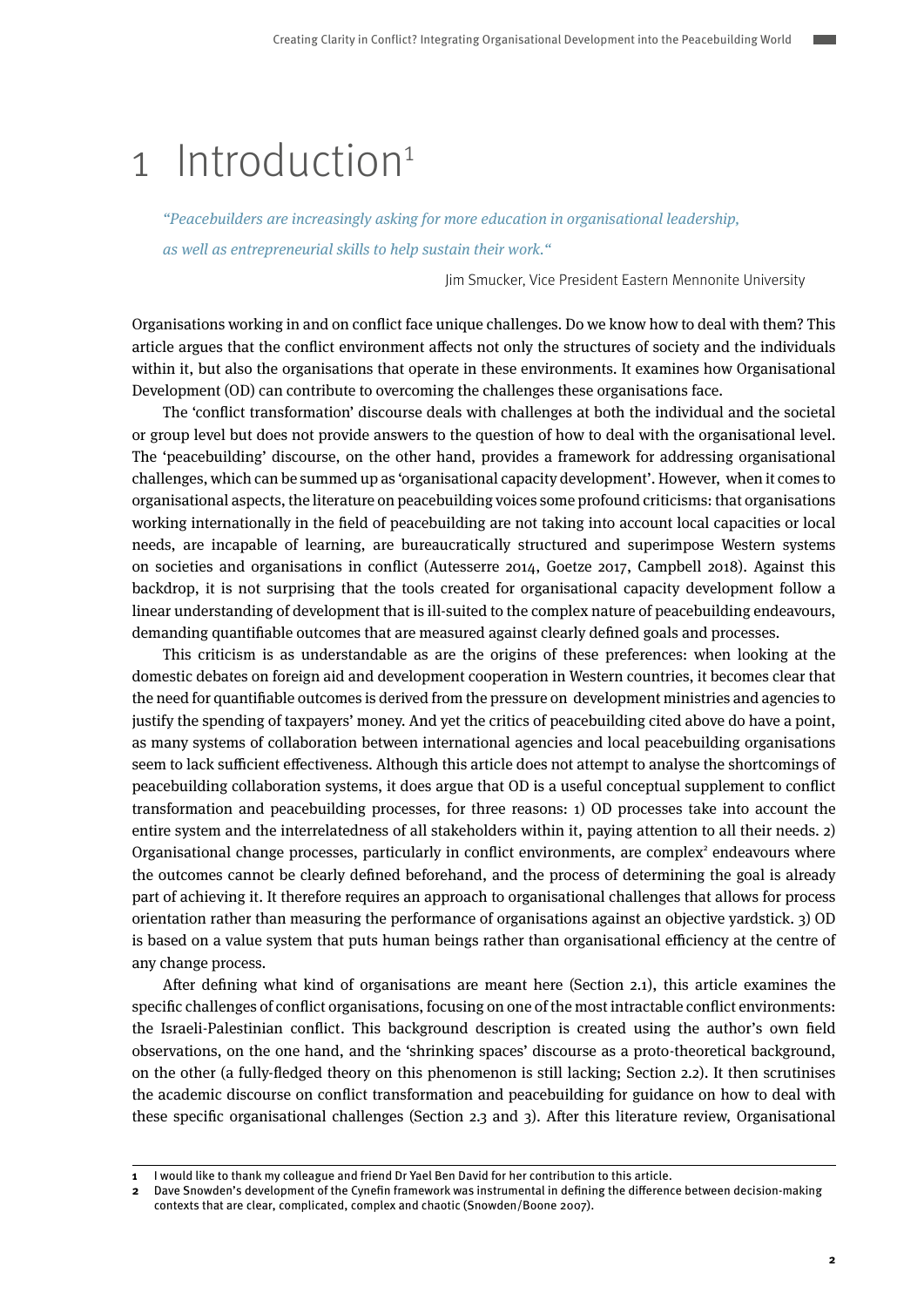<span id="page-2-0"></span>Development is introduced as an approach that offers a threefold response to the challenges presented, namely interrelatedness, process orientation and humanistic values (Section 3.1). It then asks what OD can contribute to addressing the challenges faced by conflict organisations (Section 3.2), and shares two 'stories' of consultation processes, one successful and one less so (Section 3.3), to see what preliminary learning points we can identify.

It concludes with a pledge for complexity: responding to organisational challenges, particularly in conflict environments, is a) a necessary part of any peacebuilding or conflict transformation endeavour; and b) a complex (not a complicated) endeavour requiring approaches that are less expert-driven and more process-oriented: agile, iterative, locally driven and/or executed at eye level, and allowing for emergence. This holds true for the individual and societal levels – and all the more so for the organisational level.

# 2 Setting the scene: Challenges and coping mechanisms of conflict organisations

## **2.1 What are 'conflict organisations'?**

The 'organisation' phenomenon is the subject of its own field of academic enquiry (organisational studies), and the question of how to define it has filled several volumes and would certainly exceed the scope of this article.<sup>3</sup> In order to narrow down the subject of this article, I will combine what the literature offers with my own observations from the field.

It is possible to identify organisations working IN conflict, but not specifically ON conflict (Gibbons/ Piquard 2006), although their activities nevertheless contribute to conflict transformation efforts without specifically being associated with that field. International peacebuilding organisations in the Middle East, for example, are increasingly partnering with civil society organisations that are not necessarily related to the 'peace camp' but nevertheless fit into its strategies; independent citizen journalism platforms are one example. These strategies are increasingly transcending the classical dialogue work of bringing groups from both sides of the conflict together. Instead, the partners work within their own society, aiming to change attitudes towards the Other.

Businesses, governmental actors and even the military can be relevant to conflict transformation or peacebuilding efforts, whether in a supporting or in an obstructing role. When it comes to civic engagement and the role of social actors, the literature distinguishes between non-state actors, non-governmental organisations and civil society organisations (Fischer 2011, 288). International actors play a role, as do local stakeholders. In this article, the focus is on local non-profit civil society actors that are engaged in conflict transformation actively (i.e. as part of their mandate) or passively (through partnering with international peacebuilding organisations). For sake of brevity, I will call them 'conflict organisations' throughout this article.

These 'actors' are by no means all 'organisations' in the conventional sense: we encounter wellestablished organisations with formal staff, hierarchies and regular funding, as well as loose gatherings of

**<sup>3</sup>** A good first introduction to the subject of 'organisations' is available in German, authored by Stefan Kühl (2011).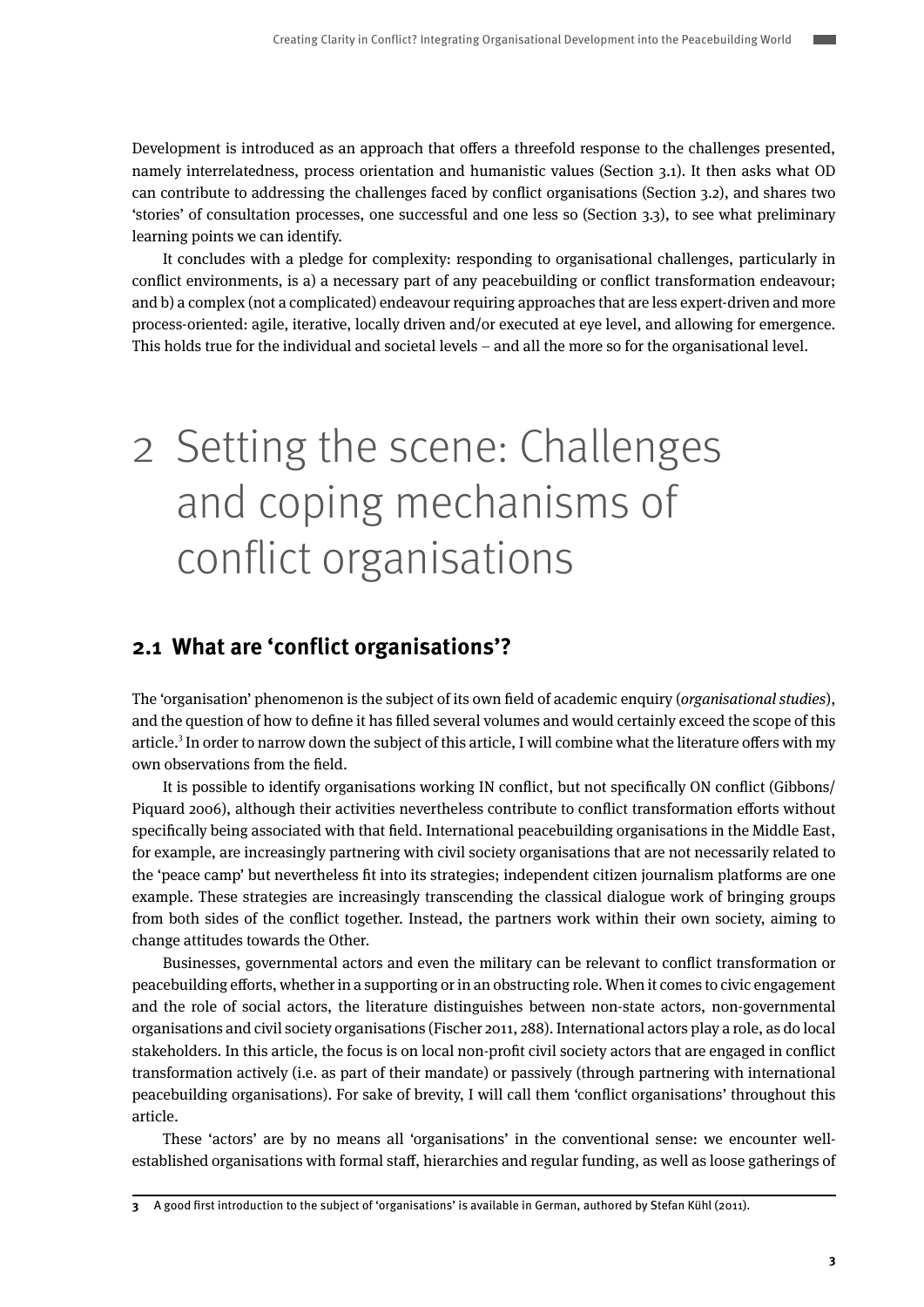|                                                   | <b>Organisations</b>            | <b>Temporary</b><br>cooperation                                                                                        | <b>Permanent</b><br>cooperation                                                | <b>Networks</b>                                    | <b>Social move-</b><br>ments                    |
|---------------------------------------------------|---------------------------------|------------------------------------------------------------------------------------------------------------------------|--------------------------------------------------------------------------------|----------------------------------------------------|-------------------------------------------------|
| Membership                                        | determined by<br>contract       | has to be establis-<br>hed first; system<br>boundaries can be<br>described                                             | contractually<br>defined, fixed                                                | fluid system<br>boundaries                         | no criteria for<br>membership                   |
| <b>Purpose</b><br>orientation or<br>goal creation | purpose/goal set<br>permanently | in the beginning<br>often only clear 'on<br>paper'; clarifica-<br>tion of purpose<br>happens as part of<br>the process | goals contractu-<br>ally agreed upon                                           | shared basic in-<br>tention updated<br>on occasion | creation of goal<br>through popular<br>purposes |
| <b>Decision-making</b>                            | (partly) hierar-<br>chical      | often informal<br>steering<br>structures                                                                               | formalised and<br>sometimes<br>heavily diffen-<br>tiated steering<br>structure | often informal<br>decision-making,<br>ad hoc       | speaker model;<br>process of coor-<br>dination  |

**Table 1: Membership, Purpose orientiation or goal creation and Decision-making for different types of actors**

**Source:** Como Consult GmbH, Ellen Künzel & Christian Koch, based on work by Stefan Kühl and GIZ (2015, 10).

people who are united by the same cause, and who volunteer for this cause, while some may have paid staff as well. Other actors can be better described as movements that have grown an organisational structure. There are also loose networks of independent organisations that have managed to define their common denominator and have agreed to cooperate in one form or another.

Organisations are social systems. As such, they can be distinguished from other systems like ecosystems or technical systems. These social systems have three key features that allow us to describe their dissimilarities: membership, purpose orientation or goal creation, and decision-making. All three features vary according to the type of actor (see Table 1).

When working with these actors, it is helpful to create an awareness about these differences. In that sense, this table is less a descriptive or analytical tool than a curative tool, to be used for increasing conflict organisations' understanding of their own status, needs and challenges. It illustrates the multitude of types of conflict organisations and calls for approaches that are able to take these differences into account without resorting to ready-made, 'one-size-fits-all' solutions.

One of the binational Israeli-Palestinian peace 'organisations' I had the honour to work with was established in secret: Palestinian resistance fighters had heard about some Israeli soldiers refusing to serve in the Occupied Palestinian Territories, and were curious to meet them. It took several months and failed attempts before that clandestine meeting actually happened. Neither side wanted to be seen doing 'business' with the enemy, for fear of being seen as traitors. But out of these initial meetings, a steady group of individuals formed, motivated by seeing the other side just as weary of the bloodshed as themselves and fighting the real enemy – the cycle of hatred and violence. They started to initiate activities like joint demonstrations and in-house meetings and staged street theatre in order to attract others and involve them in the non-violent struggle against the occupation. The group grew larger and larger, and started to see itself as a movement. At the same time, it also attracted donations, as the founding idea was so appealing. They started professionalising themselves, and created an organisational structure with one Israeli and one Palestinian person on top (the position was called 'CEO') and a structure that resembled the rank structure of the military – not surprising given the origin of this 'organisation'. They started to employ professionals and pay salaries. They formed a steering group that took responsibility and made management decisions. These decisions were often contested among the volunteers 'on the ground' – after all, they were the ones doing the dirty work and not the ones in the management group. When I started working with them, I presented the grid above to them, not to pin them down into one category, but to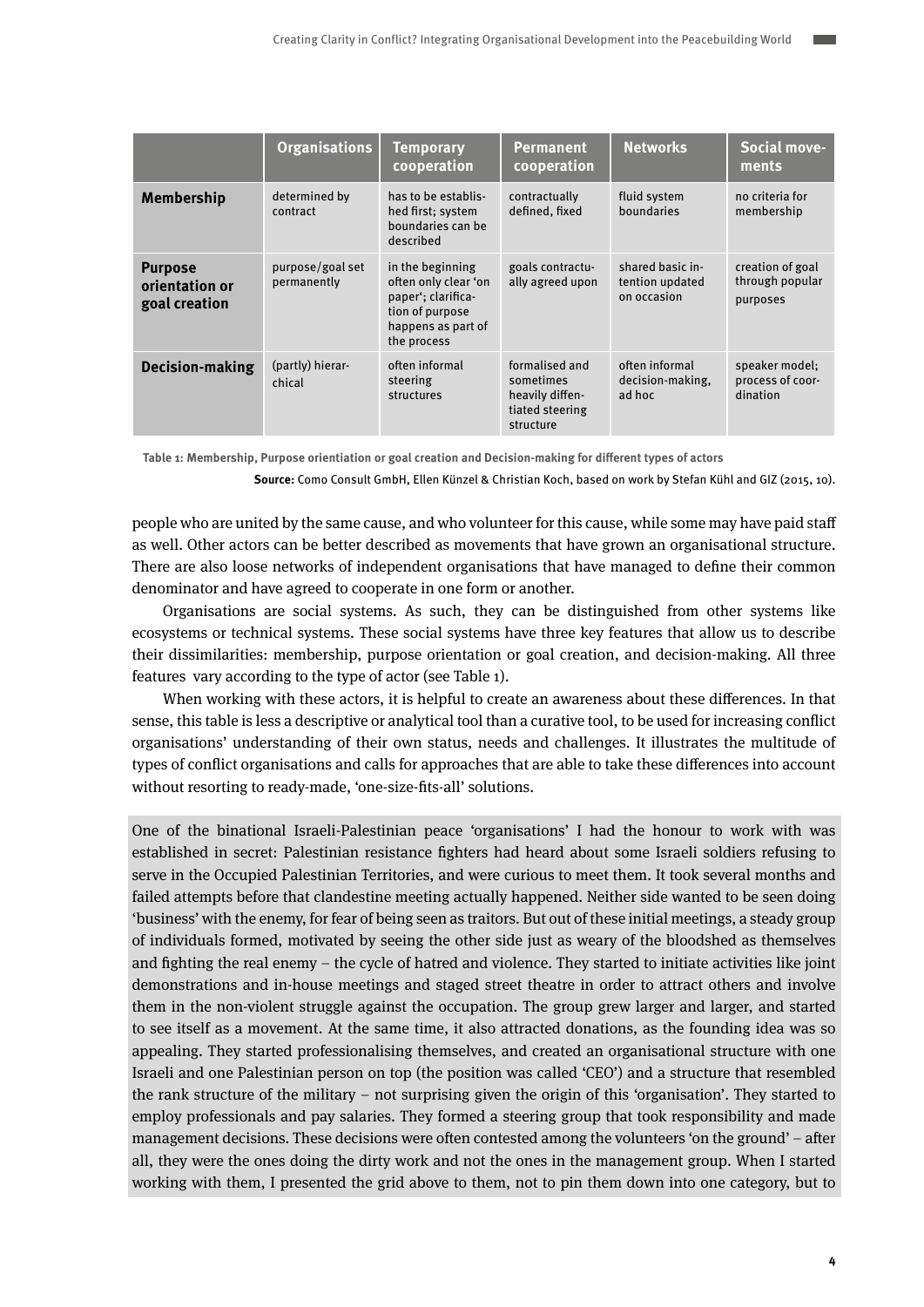<span id="page-4-0"></span>create a language for making their internal tensions describable. It fell on fertile ground and is currently being used in order to restructure the organisation.

## **2.2 Challenges of conflict organisations: The case of Israel and Palestine**

The 1993/1995 Oslo Accords have helped produce a vibrant civil society scene on this contested land. These organisations are active in many fields: engaging for human rights, non-violent conflict transformation and dialogue, acting as watchdog organisations, providing valuable independent information about government performance, and supporting progressive media outlets, artists and many more.

The reality of these organisations in 2019 has little to do with the time when US President Bill Clinton brought together Palestinian leader Yasser Arafat and Israeli Prime Minister Yitzhak Rabin on the lawn of the White House almost twenty-five years ago. While in the nineties this might have been seen as a welcome contribution to a pluralistic society, the spaces for these organisations' activities today are shrinking, and often they face significant obstacles to their work. Conflict organisations challenge the dominant interpretation of past and current events and their meaning for the collective identity, and insist on the fact that there are alternative viewpoints and interpretations. Societies in conflict sanction such deviations from the 'norm' in severe ways: from failing to acknowledge the work of conflict organisations as being important, to ignoring or side-lining them, labelling them as 'traitors', defunding them or excluding them from state resources, and subjecting them to personal threats or even violence. The table below provides an overview of trends that constrain civil society worldwide today, many of which can be observed in Israeli and Palestinian civil society as well.

### **Trends that Constrain Civil Society Today**

- 1. '**Philanthropic protectionism**', which encompasses a raft of government-imposed constraints on the ability of domestic civil society organisations (CSOs) to receive international funding (as seen most prominently in states such as India, Russia, Ethiopia and Egypt, but now found in dozens of national laws globally);
- 2. **Domestic laws** regulating the activities of non-profits more broadly (for example by imposing onerous registration, licensing, reporting and accounting obligations on NGOs and allowing states to have limitless discretion in sanctioning organisations for 'compliance' failures);
- 3. **Restrictions on freedom of assembly** and association (for example by banning demonstrations outright, using national security laws to restrict mobilisation, cracking down on unions or militarising police forces in the name of 'public order');
- 4. Criminalisation, stigmatisation and **de-legitimisation** of human rights defenders (HRDs) (a term that encompasses all actors engaged in non-violent advocacy for human rights and social justice) as well as the criminalisation of refugee solidarity;
- 5. The **restriction of freedom of expression** in general as well as online, directly through censorship and intimidation, and indirectly through 'mass surveillance';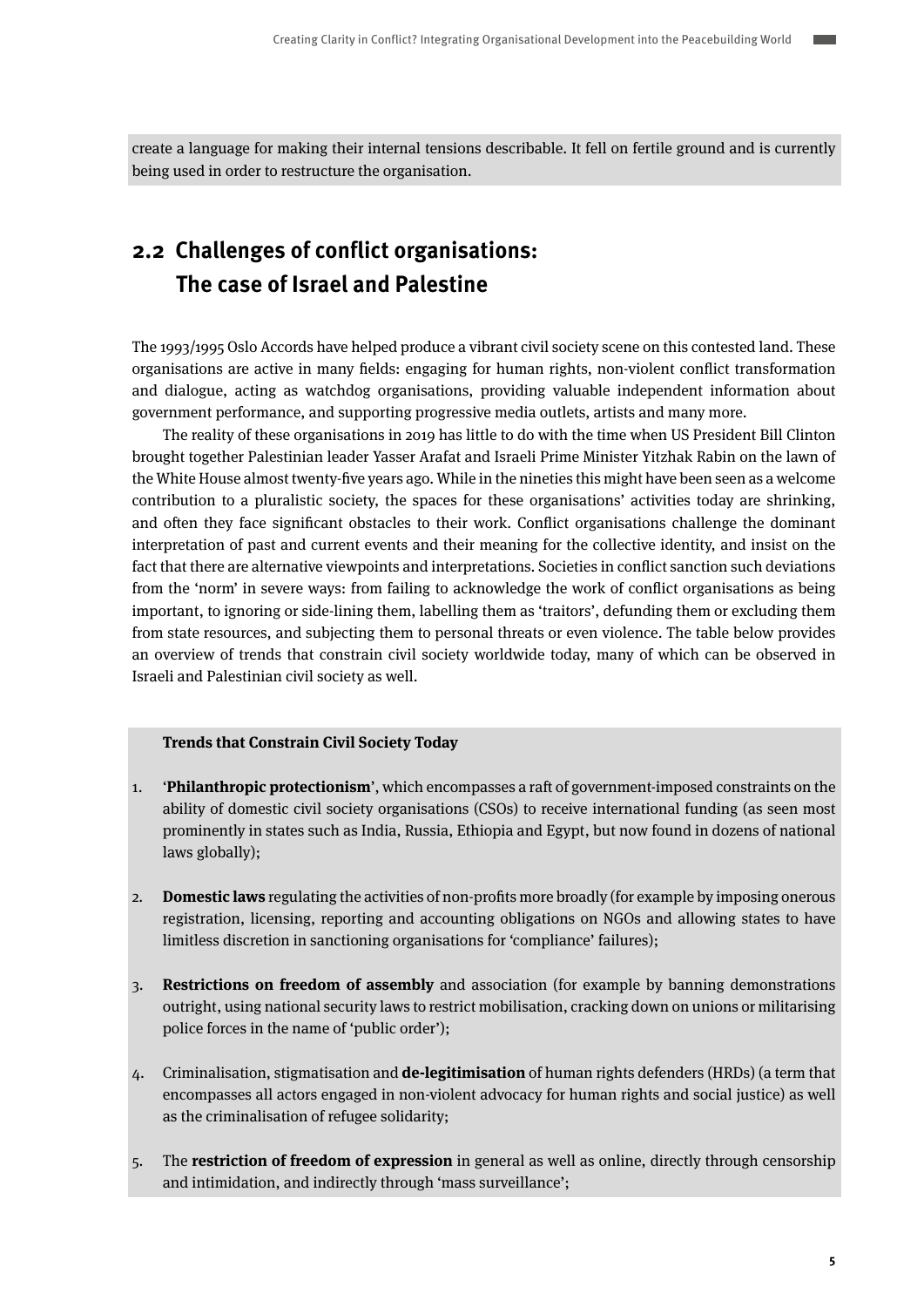- <span id="page-5-0"></span>6. **Intimidation and violent attacks** against civil society by religious conservatives, corporations, the far-right or non-state actors;
- 7. The **decreasing space for online activism** due to the repression and intimidation faced by activists, particularly women HRDs, (including being subject to blackmail, slander, online harassment and stalking and threats from both public/government-affiliated and private sources);
- 8. **Risk aversion** and securitisation on the part of public and private civil society donors resulting in the limiting or withdrawal of funding for grassroots activism and marginalised causes (such as Palestinian self-determination, counter-terrorism and human rights) in favour of larger, less politicised organisations and 'safer', less 'controversial' issues;
- 9. The **capture of spaces** traditionally inhabited by CSOs by private interest groups, lobbyists, GONGOs (government-oriented NGOs) and corporate social responsibility initiatives as well as attempts to discredit CSOs;
- 10. The **exclusion of civil society organisations from the banking system** under the guise of counterterrorism measures, which is a relatively new but escalating phenomenon in the discourse on 'shrinking space'.

**Source**: Reprinted from: On "shrinking space": A framing paper. Published by Transnational Institute. Amsterdam, April 2017.

Through these practices, which are increasingly used by government actors, businesses and far-right activists, people engaging in conflict transformation are subjected to intense stress on a personal and professional level. At the organisational level, this environment impacts on conflict organisations in numerous ways. The stress resulting from the ongoing conflict situation impacts their ability to plan for the long term as they tend to perceive the situation as urgent (Alon/Omer 2005). This neglect of internal planning lessens their impact and hinders their ability to engage in transforming conflicts, creating a vicious cycle of ineffectiveness. This cycle is exacerbated by the performance of some donor organisations and their emphasis on quantifiable outcomes on the project level rather than long-term sustainable change, and on activities rather than organisational (change) processes. The strategies described above, which lead to 'shrinking spaces' for civil society actors, also affect organisations' access to resources, be they financial (donors), structural (access to the banking system) or intangible (volunteers are scared off). In addition, threats or actual physical attacks on members of civil society organisations can cause trauma, which can potentially affect their performance within the organisation and requires special attention. This takes away resources from activities that pursue the actual organisational purpose.

## **2.3 Maladaptive coping practices**

Under these pressures, conflict organisations have developed working modes that help alleviate the immediate situation but are problematic in the long run for the existence of the organisation and for the cause they are fighting for. It should be noted that the following descriptions of phenomena is by no means complete; nor do all organisations fit those descriptions. Rather, they are meant to shed light on some phenomena that the author witnessed while working with conflict organisations.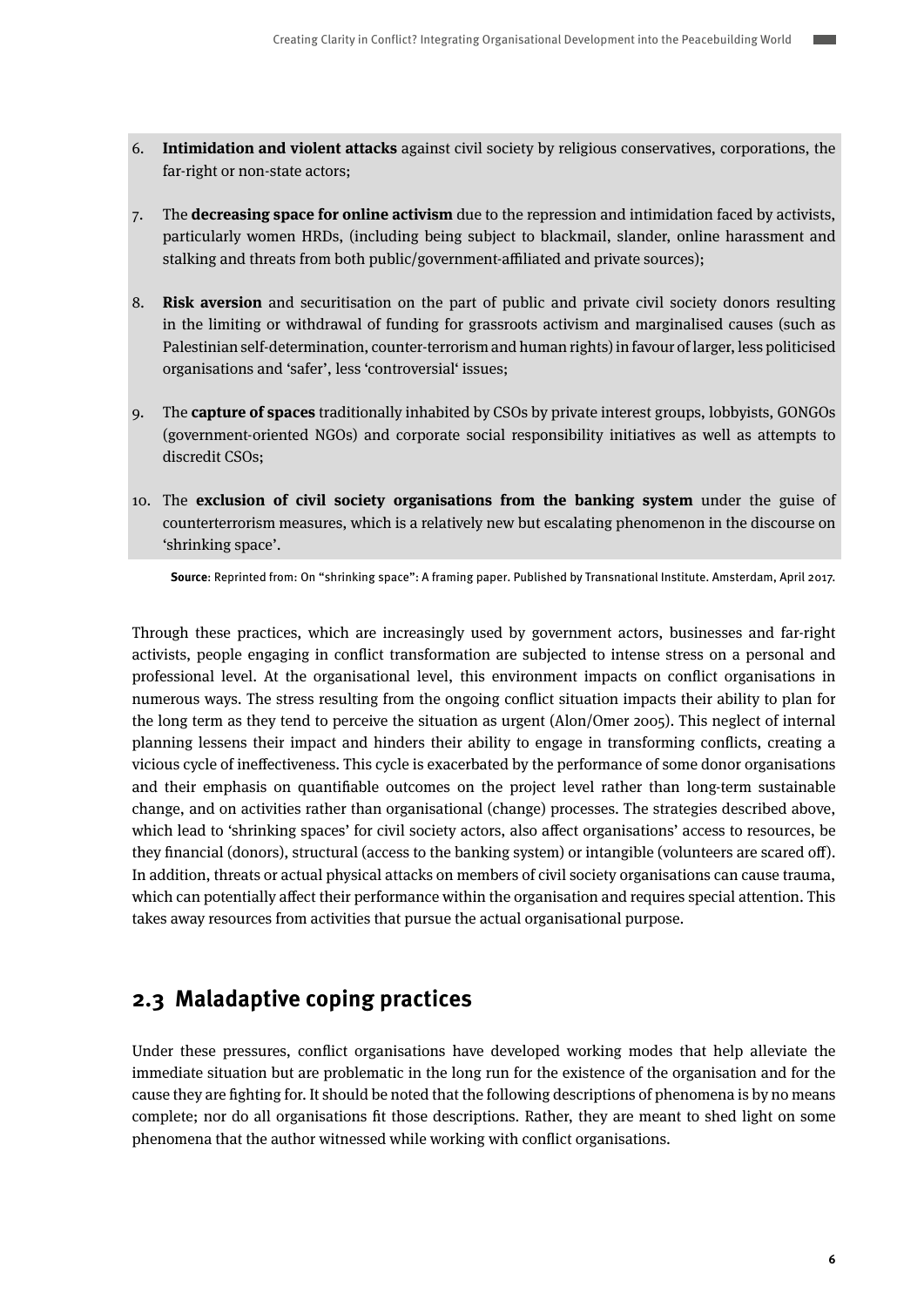#### **Reactivity**

Although conflict organisations fulfil an important societal role, many governments, especially those in protracted conflict environments, choose not to support their activities for political reasons; as a result, many conflict organisations are forced to plan their work around prospective donors' funding programmes. This can create conceptual ambiguities between the rationale behind the project proposal and the actual project reality. In addition, many organisations feel a need to respond to societal or political events, which makes them actors in a game shaped by others instead of allowing them to set their own agenda. From an organisational perspective, they are disconnected to their own raison d'être and core beliefs and act as 'service providers' for funding agencies that in turn are required to report back to their main donor. In order to meet their donors' expectations, many organisations produce a vision document or an organisational strategy that is highly ethical. However, they may not live up to their own standards, instead adopting internal behaviour that contradicts the values of their vision (for example, the principle of non-violence). This is by no means confined to conflict regions or to NGOs. The conflict environment and the importance of donors for the existence of NGOs nevertheless exacerbate this phenomenon. Another reason why they do not invest in long-term planning is the experience of constant destruction, which makes it hard for many actors to believe in long-term visions of change.

### **Overplanning**

Some conflict organisations, on the other hand, have become experts in planning and somehow even manage to show progress to their donors. The impact of their activities, however, is often minimal compared to the effort that they put into planning. This behaviour can also be attributed to the conflict environment. To begin with, people do not like change. A significant change in the conflict dynamics might mean inconvenient changes in people's lives, including those who are working 'for peace'. In addition, especially in conflicts with asymmetric distribution of power, the high-power status group has a need to restore its moral image (Shnabel et al. 2009). It is therefore important for civil society actors from the high-power status group to engage in peace work and to show that they are 'on the good side'. However, for those professionally engaged in peace work, a profound change towards peace would mean not only abolishing the economic basis of their work but also abolishing the chance to restore their moral image. An engagement in thorough planning processes without tangible outcomes as a recurring organisational pattern might be the result of individual fears connected to that psychological barrier. Low-status groups, on the other hand, have different needs, centring around the issue of agency, in the sense of restoring one's perception of being able to shape one's environment. With regard to organisational planning, organisations from low-status groups therefore tend in the opposite direction: planning is seen as something negative as it diverts energy from the activity itself. In addition, low-status groups tend to face higher economic pressures and are therefore more focused on action rather than planning.

#### **Utopian visions**

In protracted conflicts in particular, everyone is 'pro-peace'. The visions of many conflict organisations revolve around this ideal, yet they are lofty, utopian and not suitable for planning practical projects. It has become difficult for them to imagine what this vision of peace should look like and what contribution their specific organisation can make to eventually achieving that vision. Instead, reference is made to philosophical ideas such as justice, freedom and equality – which are important values, but do not provide clear guidance for planning activities (Bar-Tal 2000). Research on trauma gives us another insight here: in order to successfully deal with trauma, one has to have the feeling of being secure, of being in control, and to be able to foresee what is coming. Entering an unknown sphere ('Peace!') which is not yet concrete might be subconsciously rejected. Therefore, staying on a more abstract, less defined level somehow inspires hope without the scary consequences of real change. Moreover, it allows continued reinforcement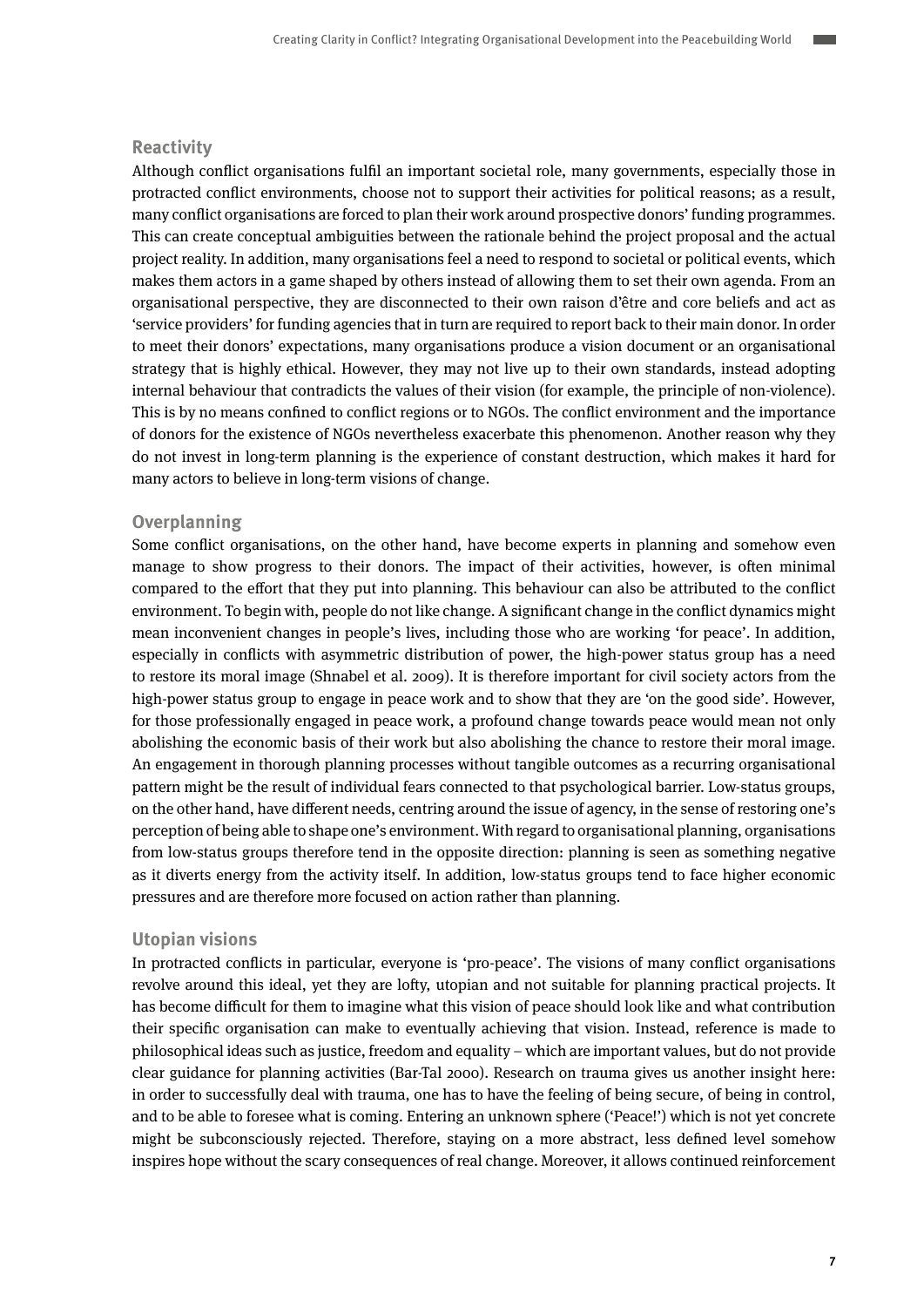<span id="page-7-0"></span>of internal coping mechanisms such as externalisation and blaming others – in this case, blaming society, political opponents, those in power, etc.<sup>4</sup>

### **Siege mentality**

Siege mentality is a collective state of mind in which a group of people believe themselves to be constantly attacked, oppressed or isolated in the face of the negative intentions of the rest of the world. Although a group phenomenon, the term describes the emotions and thoughts of the group as a whole and as individuals (Christie 2011, 997). This phenomenon can also be observed as a feature of the organisational culture of conflict organisations that have put themselves in opposition to the rest of their society. Although their work is directed towards the benefit of the society as a whole, some conflict organisations choose to work 'below the radar' to avoid societal pressure. While this secrecy may be important to provide safety for their members, civil society organisations also need to publicise their activities to some extent, whether for their own legitimacy or for their mobilising efforts. This dilemma can create intra-organisational pressures that result in conflicts, or it creates conflicts with donors that need some level of publicity for their work.

# 3 Conflict organisations and conflict transformation

How can we deal with these organisational challenges posed by the conflict environment? What can we learn from the literature on conflict transformation?<sup>5</sup> Working on conflict creates psychological challenges on the individual and on the group or societal level that are well-known and researched. Bar-Tal (2007) summarises the adverse effects of intractable conflict such as threat, stress, pain, exhaustion, grief, trauma, misery, hardship and cost, both in human and material terms, and argues that this conflict environment evokes specific challenges: adapting to this environment means taking into account individuals' needs for knowing, mastery, safety, positive identity and so on. If people are to function properly as individuals and members of society, their needs must be fulfilled (Bar-Tal 2007, 1434). Second, people need to cope with the adverse effects of intractable conflict, such as stress over extended periods of time, by developing appropriate mechanisms. Third, they need to develop a system of psychological conditions such as loyalty to a society and country, high motivation to contribute, persistence, readiness for personal sacrifice, unity, solidarity, adherence to society's goals, determination, courage and endurance (ibid.).

On the group or society level, these individual needs produce social mechanisms that ensure the ability of individuals to function under the conditions of conflict and its described effects. These mechanisms are best described and summarised in the "integrative approach" developed by Bar-Tal and Halperin (2011), including conflict-supporting beliefs, general worldviews and freezing factors such as the "threatening context that entails mechanisms such as control of mass media, censorship on information, delegitimisation of alternative information and its sources, punishment, the closure of archives and encouragement and rewarding mechanisms" (Bar-Tal/Halperin 2011, 225-227). In addition, individuals

**<sup>4</sup>** I would like to thank my colleague Miriam Modalal for her contribution to this paragraph.

**<sup>5</sup>** When using the term 'conflict transformation', we are referring to the 'Berghof' definition: "A generic, comprehensive term referring to actions and processes that seek to alter the various characteristics and manifestations of violent conflict by addressing the root causes of a particular conflict over the long term. It aims to transform negative destructive conflict into positive constructive conflict and deals with structural, behavioural and attitudinal aspects of conflict. The term refers to both the process and the completion of the process. As such, it incorporates the activities of processes such as conflict prevention and conflict resolution and goes farther than conflict settlement or conflict management" (Miall 2004).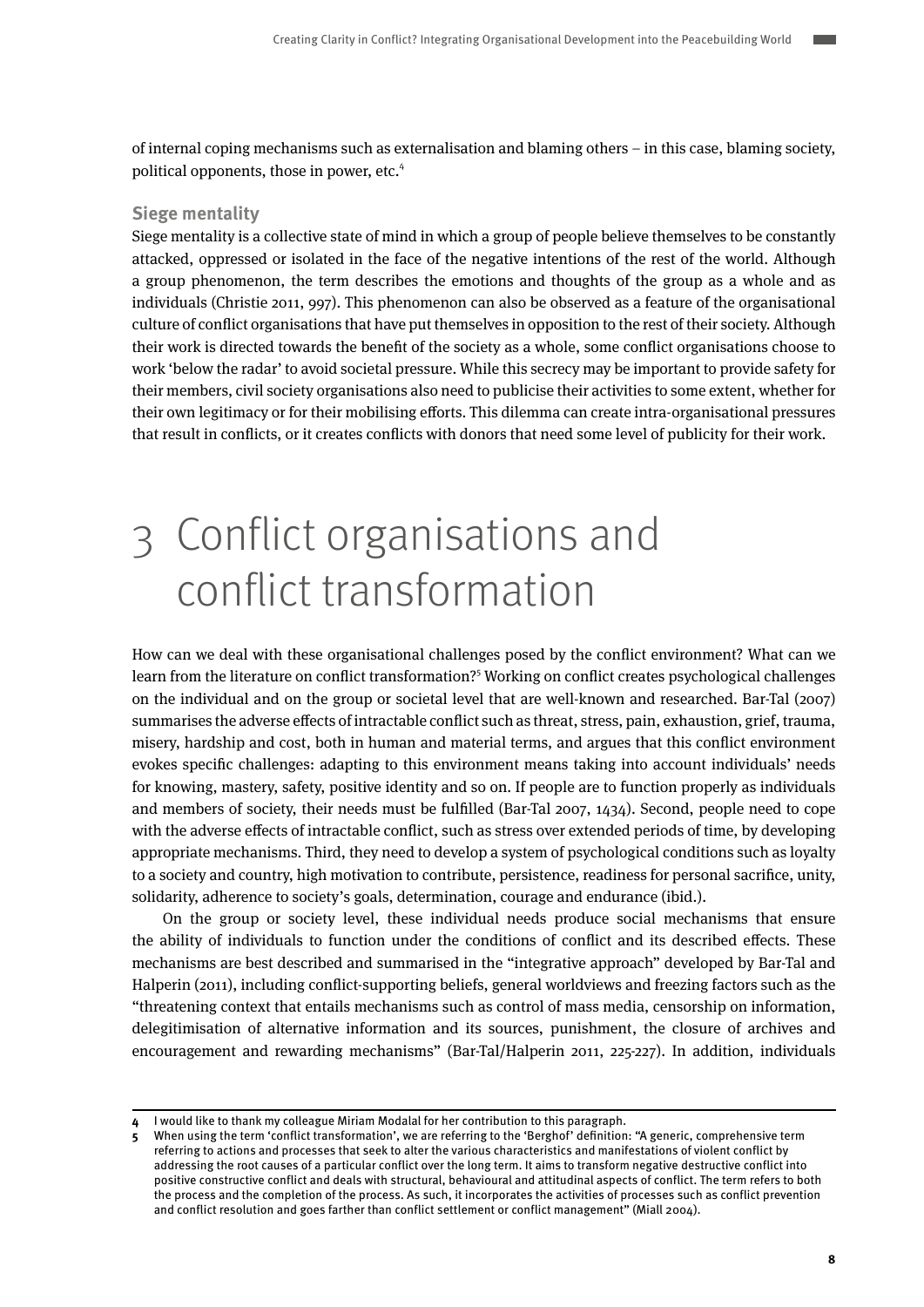<span id="page-8-0"></span>and groups tend to perceive Self and Other in monolithic terms, which hinders their ability to identify complexity and multi-voices in the social and political field (Ben David/Rubel-Lifschitz, 2018).

It is striking that ever since conflict transformation emerged as a distinct discipline in the early 1990s (Kriesberg 2011, 50), the focus has been on working with individuals, groups of individuals or societies as a whole, but not organisations. Conceptually, efforts were made to carve out conflict transformation as an approach that moves beyond conflict prevention, management or resolution (ibid.). There is, however, little to no literature, neither academic nor from 'the field' (manuals, concept papers, tools, etc.), that deals with the specific organisational challenges of conflict organisations.

One notable exception is the insightful elaboration by Glasl and Ballreich (2004) that examines the impact internal conflicts have on the teamwork of conflict organisations; however, it does not address the impact social reality has on their work.

UNDP Ukraine has made the noteworthy effort to document their organisational change processes (UNDP 2017). This publication sheds light on many different methods, but the conflict environment as a determining factor for organisational challenges is not addressed. Moreover, the publication is striking as it presents methods with diverse theoretical backgrounds: the Organisational Capacity Assessment (OCA) (Pact 2012), for example, focuses on analysing the organisational problem and can be defined as a quantitative method. The Appreciate Inquiry method, on the other hand, is a participatory, qualitative method that seeks to value 'what is' and encourages participants to imagine 'what should be'.

### **3.1 Organisational challenges in the peacebuilding discourse**

The original definition of peacebuilding (Galtung 1976) does not specify the actors involved. In his famous 'Agenda for Peace', former UN Secretary-General Boutros Boutros-Ghali mentioned 'institution reform' as one of the measures that post-conflict peacebuilding can use (United Nations 1995, 12). Without going into the pitfalls of attempting to define peacebuilding, it nevertheless appears to be a set of processes that involves international actors (UN agencies, national ministries from foreign countries, international NGOs), on the one hand, and local actors (national ministries, civil society), on the other. From a systemic perspective, it seems that this collaboration model has not yet unlocked its full potential. International peacebuilding actors have been criticised for not taking into account local capacities or local needs; for not learning and adapting to local needs; and for being bureaucratically structured, which leads them to reproduce themselves, with the result, in the case of peacebuilding, that Western structures are superimposed on societies and conflict organisations.

Susanna Campbell (2018, 101), for example, points out several factors that prevent international peacebuilding organisations from effectively addressing these organisational challenges: 'one-size-fits-all' approaches, bureaucratic routines and an accountability system that reports to the donor rather than to the community, to name but a few. It is these factors, she argues, that prevent peacebuilding organisations from engaging in 'organisational learning' and adapting the programmes to the needs of the local and national actors. Catherine Goetze (2017) adds that "organisational contradictions (...) form serious stumbling blocks to peacebuilding" (Goetze 2017, 3). She finds that the literature on peacebuilding "by and large accepts (a) that peacebuilding is, indeed, legitimate to build peace in foreign lands, and (b) that its failure to do so is due to some form of technical or organisational dysfunction that can be fixed by some twists and tweaks" (ibid., 4). Mac Ginty and Richmond have argued for a "local turn", pointing to the relationship between local actors and peacebuilders (Coning 2013, Mac Ginty and Richmond 2013). Séverine Autesserre (2014) even coined a term for the detachment of international peacebuilders and local stakeholders: in her book 'Peaceland', she argues convincingly that peacebuilders live in their own world, and that "the expatriates' deficient understanding of local contexts prompts them to employ ready-to-use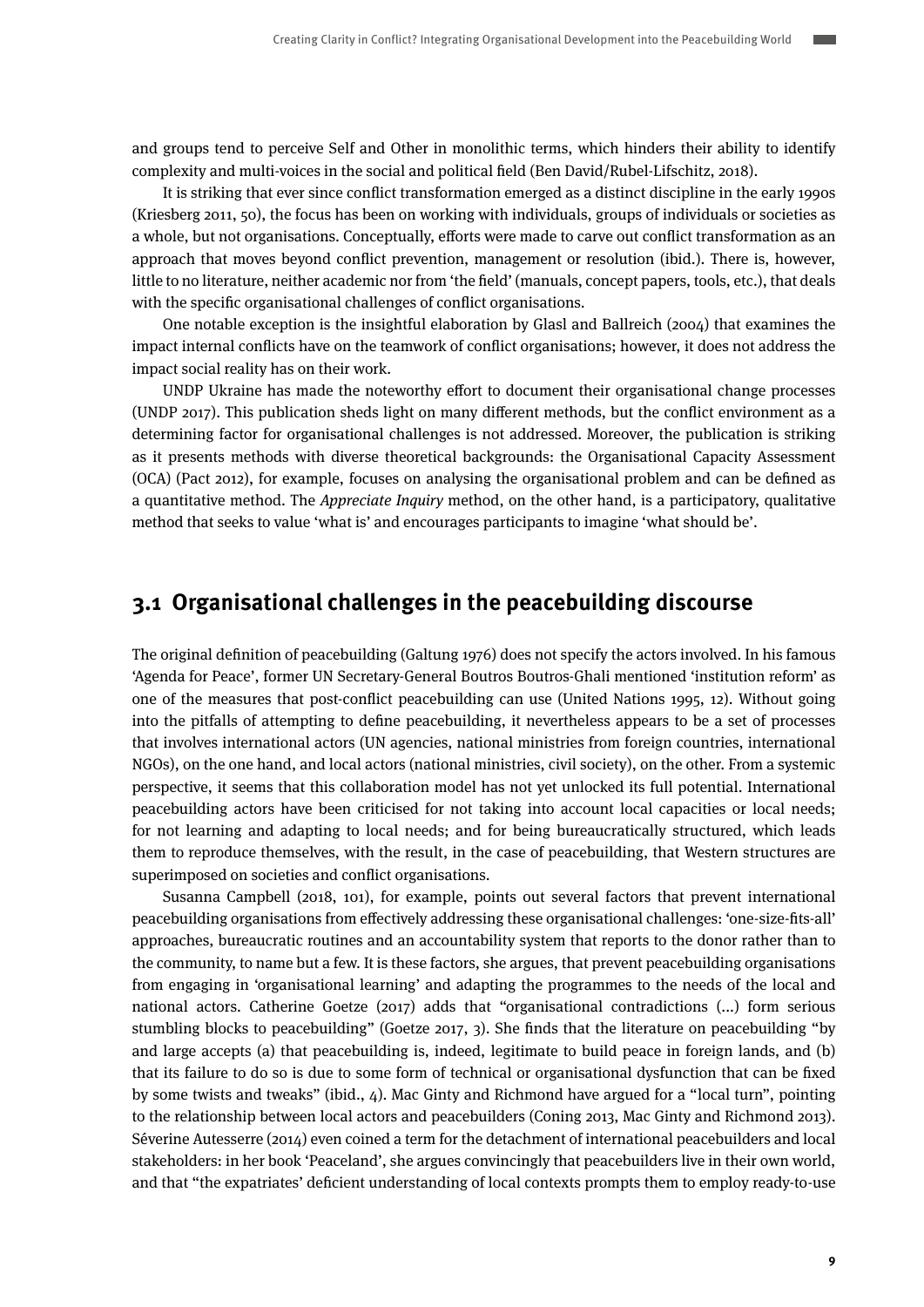<span id="page-9-0"></span>templates of conflict resolution, even when these universal models are ill-suited to local conditions. […] Their search for neutrality and their obsession with quantifiable outcomes also orient their efforts toward certain strategies and away from others that are just as necessary" (Autesserre 2014, 13). International Alert, together with other institutions, began as early as 2004 to lobby for a structured approach to address the organisational capacities of local actors in peacebuilding endeavours (Lange 2004). In short, it appears that the relationship between international peacebuilders and local actors deserves further attention when dealing with organisational challenges of conflict organisations.

These challenges are usually addressed in terms of 'capacity development'. A core concept in development cooperation, capacity development is usually defined as taking place on the individual, the 'enabling environment' level – and on the organisational level (UNDP 1998). In order to better define the organisational aspects of capacity development, many donors and international agencies have devised tools for assessing the organisational capacity of their (potential) partners. These tools are, however, mostly inspired by what Autesserre (2014) calls their 'obsession with quantifiable outcomes', thus limiting the chances to establish an eye-level relationship between the consultant and the client organisation. The following section shows in more detail the differences in mindsets between OD and commonly used organisational capacity assessment methods.

## **3.2 The mindset of Organisational Development and why it fits the work with conflict organisations**

In the late twenties and early thirties, an experiment changed the world: organisational theorist and psychologist Elton Mayo conducted a series of investigations known as the Hawthorne studies. Mayo allegedly found that changes in the working environment (specifically, the lighting situation in the factory) had an effect on workers' productivity. While it later turned out that the results of this study could not be verified (it was found that the increase in productivity was a result of the attention being given to the workers, and not the actual change in the lighting situation), it nevertheless gave rise to the 'human relations' movement, refuting the Taylorist assumption of workers as interchangeable parts in an organisation. The academic dispute between humanist Elton Mayo and the proponent of organisational efficiency, Frederick Winslow Taylor, can be seen as the birthplace of Organisational Development, both as an academic field of study and as an approach for working with organisations.

Organisation Development is a systemwide application and transfer of behavioral science knowledge to the planned development, improvement, and reinforcement of the strategies, structures, and processes that lead to organisation effectiveness (Cummings/Worley 2008: 1).

In this section, I will argue why this approach is suitable for dealing with the challenges of conflict organisations that have been described in the previous section.

These challenges, as previously shown, can be found on numerous levels: on the **value level**, they promote a worldview of pluralism, coexistence, tolerance, connectedness. The organisational culture resulting from this worldview generally contrasts significantly with those worldviews to be found in competitive organisations, or in organisations that are hierarchically structured. Organisational Development fits well into this value system of conflict organisations: it aspires to create "opportunities for people to function as human beings rather than as resources in the productive process" (Margulies/Raia 1972, 3).

**<sup>6</sup>** The Informing Change project has produced an extensive database of organisational capacity assessment tools for the William and Flora Hewlett Foundation, which can be accessed under https://hewlett.org/wp-content/uploads/2017/11/A-Guide-to-Using-OCA-Tools.pdf (last accessed 04/08/2020).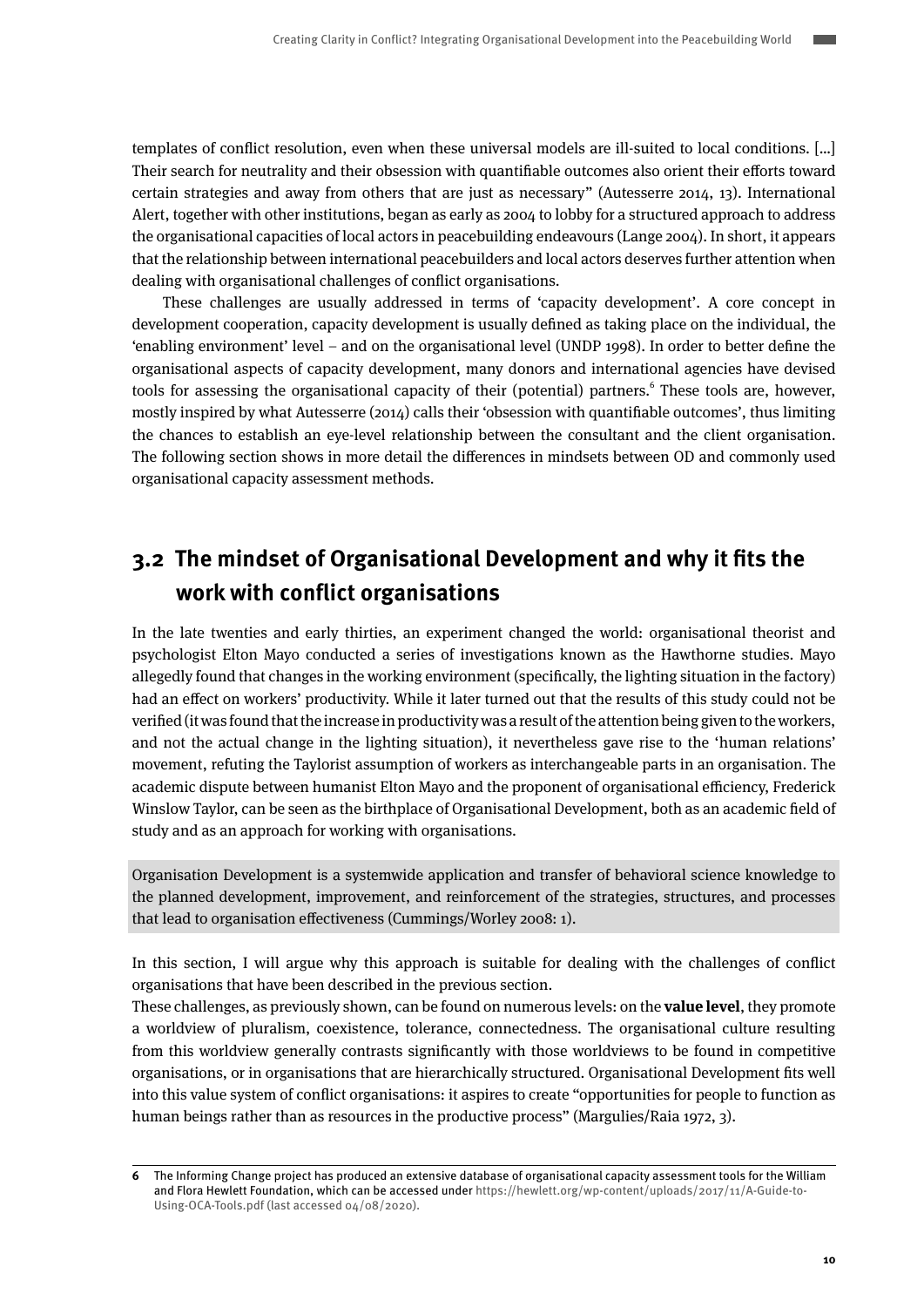The second reason why the mindset of OD fits well with conflict organisations relates to the **complexity of the environment**: rather than linear supply chains and professionals operating in a formal working environment with formal contracts, we are dealing with an intricate web of relationships between diverse stakeholders, who are connected to each other in enmity, friendship, mutual dependency, family relations, old feuds, favours exchanged (or not), vanities, reporting needs, financial needs, etc. Members of conflict organisations are part of the society they are trying to change. They are also part of a family system that they generally cannot change and that might be opposed to the work that they are doing. This interrelatedness against the backdrop of the conflict environment creates special challenges and has to be taken into account when tackling organisational challenges. The theoretical foundations of Organisational Development provide the appropriate language for dealing with this interrelatedness of individual, organisation and its environment (cf. Figure 1): Kurt Lewin's Field Theory (1939), for example, lays the groundwork for the understanding that the individual is closely interrelated with the environment s/he is operating in. Systems theory (Bertalanffy 1968) and Gestalt theory (Perls 1942), both important for describing phenomena on the organisational level, acknowledge this interrelatedness. [Editor's note: On systems thinking and peacebuilding, see also Körppen et al. 2011.]



**Figure 1: The relation between Individual, Organisation and Society**

Looking at the **purpose of conflict organisations** (usually focusing on some sort of behavioural or attitude change), we also find a high level of complexity: the definition of success of an organisation, or even of an operation within the organisation, or an outcome of a process is less clear than in formal organisations. This is another good reason why Organisational Development is a good fit for conflict organisations: OD practitioners usually do not give expert advice on how to fix things. Ed Schein (2010), Professor Emeritus at the MIT Sloan School of Management and one of the most experienced and influential figures in Organisational Development, summarised it as follows (Schein 2010, 19):

"Process consultation is the key philosophical foundation for organisational learning and Organisational Development, for most activities that the consultant is doing while helping an organisation can be traced back to one basic assumption: One can only help a human system help itself. The consultant never knows enough about the given situation or culture of an organisation in order to recommend specific measures for solving its problems."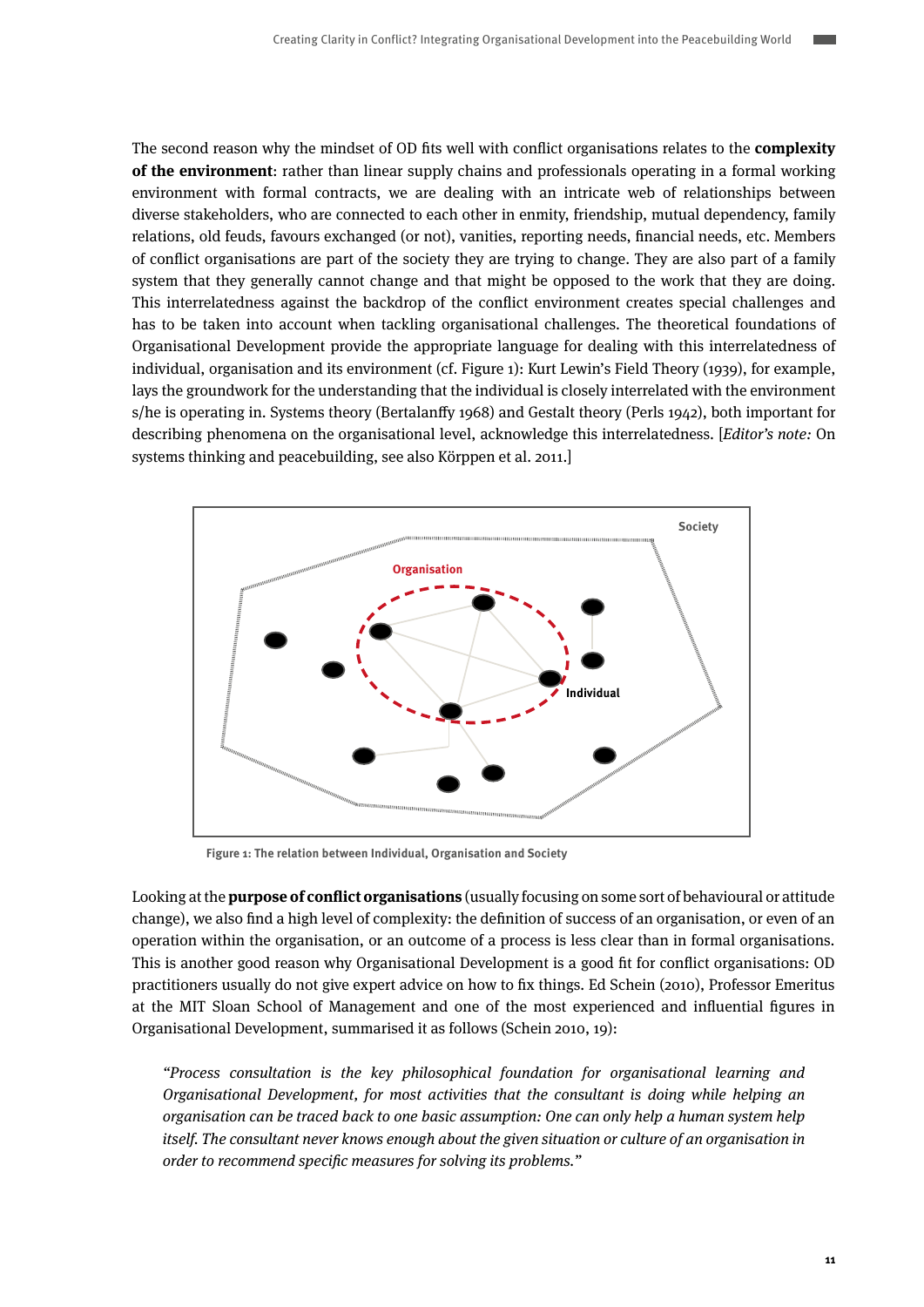<span id="page-11-0"></span>While expert consultation ('telling and selling') is important in certain circumstances (if working as a tax advisor, lawyer, IT consultant, etc.), its success depends on a number of conditions (ibid., 26):

- 1. The manager has adequately defined her/his own needs;
- 2. S/he has been able to communicate these needs to the consultant;
- 3. S/he has adequately assessed whether the consultant is able to provide the information or service that is needed;
- 4. S/he is aware of the consequences of the decision to have a consultant gather this information or to initiate the change which the gathered information suggests or which is recommended by the consultant;
- 5. There is an external reality which can be studied in an objective way and which can be translated into knowledge that is helpful for the client.

Only if all of these conditions are met will the consultant be able to provide expert advice successfully. Process consultation, in contrast, focuses on the relationship between consultant and client. The diagnosis is done in a mutual and collaborative process. The consultant supports the client in developing a diagnosis for her/his own organisation and in developing an action plan based on that diagnosis. One of the consultant's tasks is to identify diagnostic and problem-solving tools but s/he should not attempt to solve the problems her-/himself unless s/he has the necessary information and experience to do so (ibid., 28).

This brief examination of these aspects – values, environment, purpose – indicates that OD as a humanistic approach might be a suitable response to the criticism that peacebuilding is donor-centric, incapable of organisational learning and ignoring the needs of local actors.

## **3.3 Focusing on organisational needs**

The previous two sections shed light on the internal situation of conflict organisations and argued why Organisational Development is a suitable approach for dealing with the challenges they face. Let us now imagine having an ideal donor at hand: one with deep insights into the situation of its grantees and the will to support them beyond activity funding. How could this ideal donor respond to the challenges posed by the conflict and by shrinking spaces, by using the Organisational Development approach?

First of all, there cannot be a general answer to this question. The reason for this is to be found in the very nature of OD: it does not pretend to have ready-made, one-size-fits-all solutions. Client and consultant engage in a joint process to figure out what the issue is and what needs to happen. The solution lies with the client, not the consultant. Based on the description of the organisational challenges in Section 2.1, the following section nevertheless provides some initial ideas of what can be done. Rather than being prescriptive, it is intended to serve as a general illustration of what an OD process might look like.

### **Strengthening resilience**

Shrinking spaces are attempts by various stakeholders to limit the freedom of movement and action of organisations that do not fit into their ideological worldview. These attempts not only create restrictions in what these organisations can actually do; they also have an effect on the people who work in these organisations and make the decisions. External facilitation and consultation can make a difference here: first of all, by strengthening resilience. As has been shown in Section 2.2, conflict has profound impacts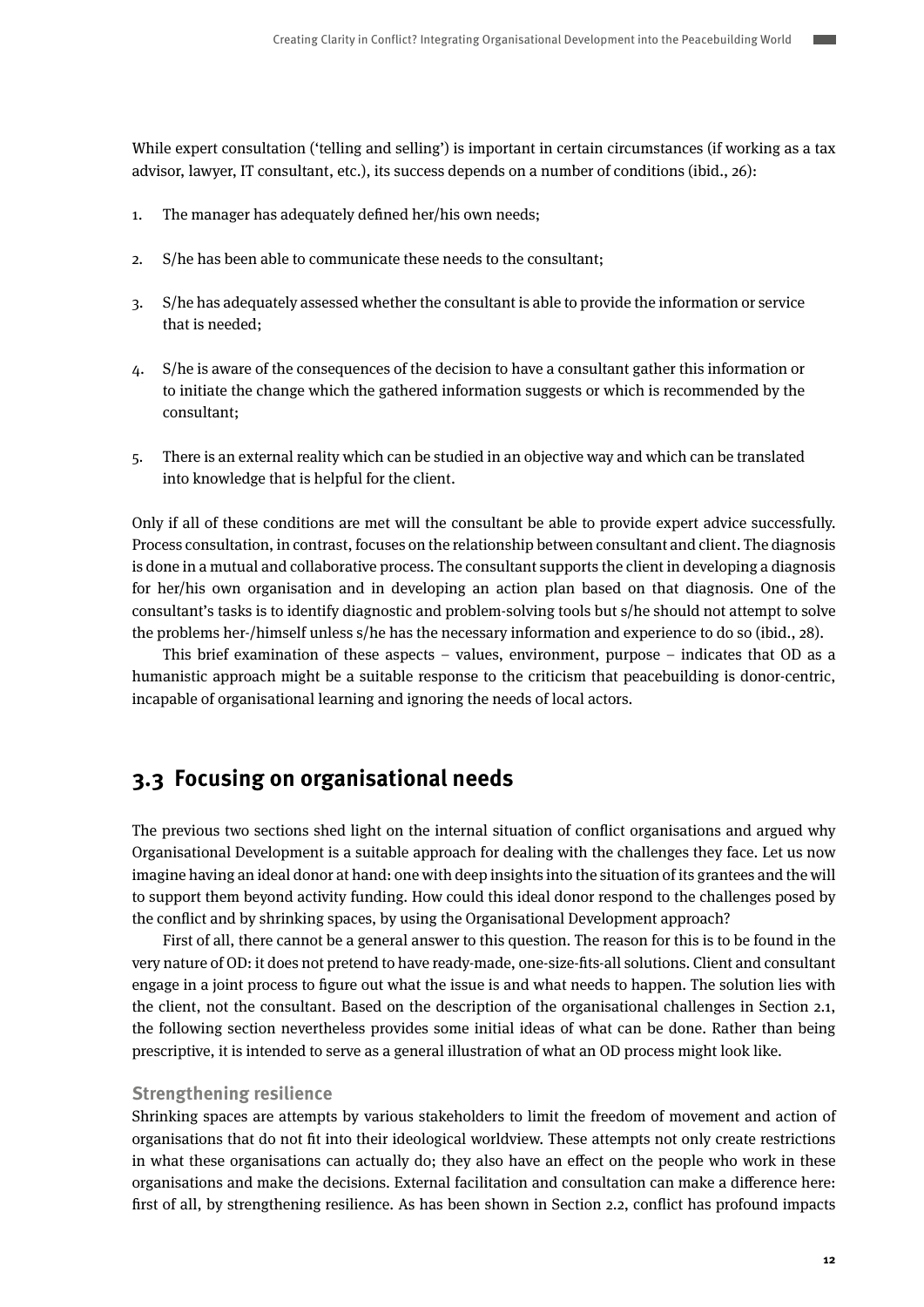at the individual level. Whether the individual is able to deal with these hardships depends on her or his ability to "absorb disturbance and re-organise while undergoing change so as to still retain essentially the same function, structure, identity, and feedbacks" – as one commonly accepted definition of resilience goes (Walker et al. 2004, no page numbering).

The important aspect of resilience here is that it can be developed through training, and psychologists have devised highly effective training programmes for individuals. Although resilience is strengthened at the individual level, it is the organisation these individuals are members of that can provide the framework for it. This applies particularly in societies where talking openly about psychological issues is taboo: here, it may be important to address this issue as an aspect of organisational culture, thus enabling the individual member to benefit from these measures without having to expose their own vulnerabilities. While external OD consultants can suggest this measure if appropriate, it is also within the scope of the organisations themselves to exercise a duty of care towards their members, be they volunteers or formal employees, by organising resilience programmes.

Beyond this psychological response, two other approaches are worth mentioning with regard to strengthening resilience through OD processes: firstly, the solution-focused approach (de Shazer et al. 2007) is well-suited to assist people in conflict organisations to withstand attempts to limit their freedom of mind: focusing the conversation not on the difficulties, but on the exceptions that did work in the past, on the resources that are still available, and on the things that are currently possible and are working well. This is a simple but effective way to strengthen resilience and 'unlearn' unhelpful patterns that limit the mind.

Here, the outside observer can also help to open thinking spaces, to facilitate a process of out-ofthe-box thinking, of 'unlearning' and of experimenting. Human-Centred Design (HCD), for example, is based on two suppositions: first, it assumes that all problems, even the seemingly intractable ones like poverty, gender equality and clean water, are solvable. Second, it assumes that the people who face these problems every day are the ones who hold the key to their solution (IDEO.org 2015, 9). This method is also simple and effective: instead of embarking on tedious planning processes, HCD starts, in consultation with the beneficiaries, by defining a need, generating ideas, producing several prototypes, and refining them in iterative loops. This powerful approach can help guide the facilitator and the affected organisations to find creative ways to respond to actions by governments, far-right activists or businesses that are intended to limit their freedom of action. This can also be a great cure for 'overplanning'.

### **Conducting organisational capacity assessments**

Assessing the organisational capacity of (potential) grantees is usually the first step in the relationship between donor and recipient. Quantitative assessment tools, such as OCA, are often used in order to rapidly determine whether there is a match. This allows for measurability and comparability and gives donors the possibility to justify the choice of grantee to their funding providers, whether it be the board of a foundation or the taxpayer in the case of ministries. Unfortunately, this approach forces local organisations into a framework that is determined by Western-style economic thinking (Zamfir 2017, 5) or, in other words, into the Taylorist mindset of organisational efficiency.

Donors also have an interest in effective programme implementation. However, this is impeded by the particular organisational challenges faced by conflict organisations, as described in Section 3. A programme to address these challenges would greatly enhance this effectiveness. It would focus attention on the relationship between client and consultant with the goal of developing a common language to describe the organisational needs. This opens the space for a change process where all the members of the organisation can be intrinsically motivated to implement that change.

### **Reducing donor dependency by developing earned income strategies**

In the previous sections, I suggested that some organisations develop the maladaptive coping practice of reactivity in order to adjust to the conflict environment. This practice puts organisations in a situation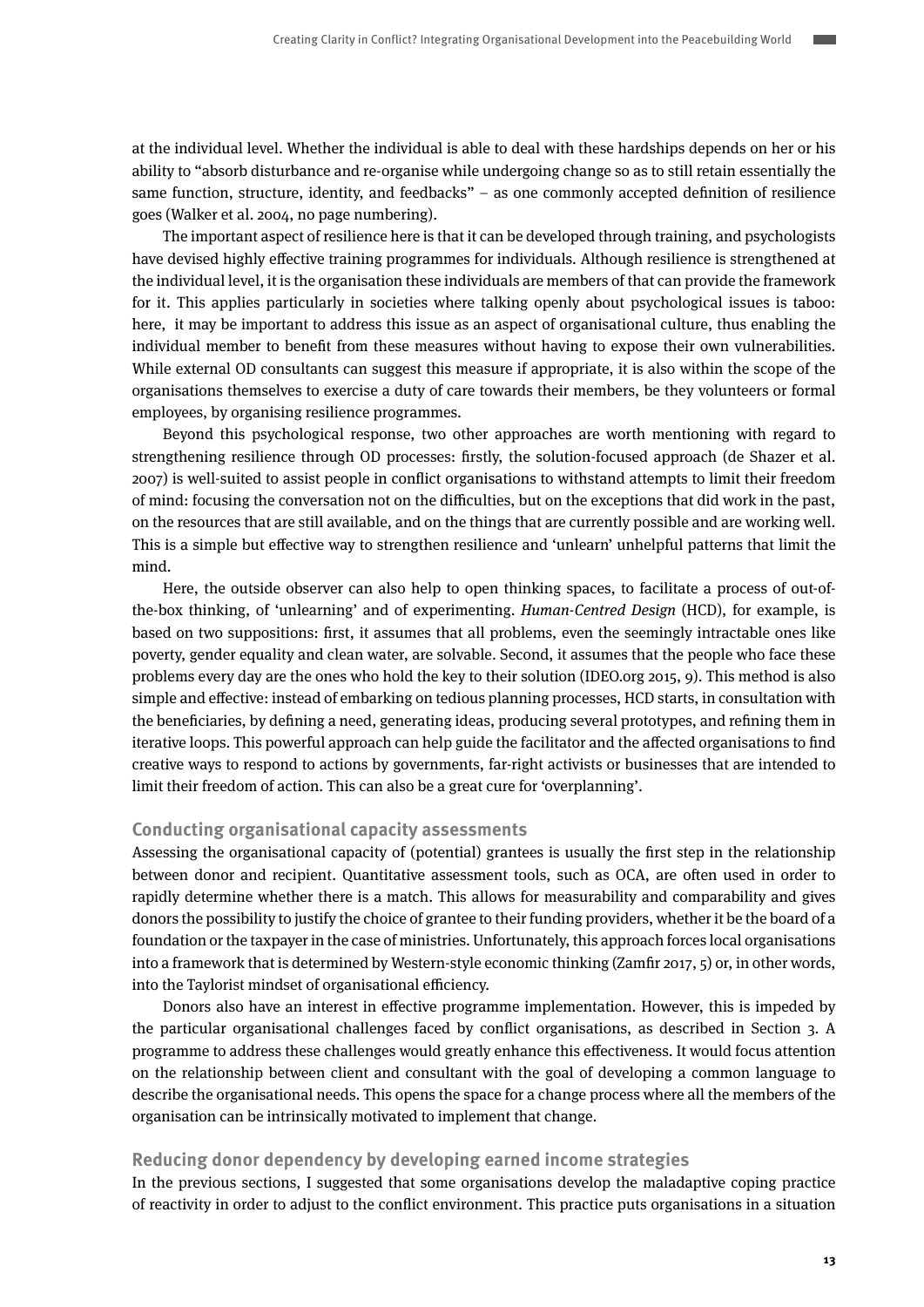<span id="page-13-0"></span>of donor dependency. Developing a sound financial strategy and diversifying sources of income may be an appropriate antidote to this practice. The development of 'earned income' strategies can be helpful in this regard. For non-profits, earned income can be generated from mission-related sales or from services provided. This form of income is particularly attractive to non-profits as their main source of income – grants – is generally tied to a specific project activity and therefore does not cover the core costs of running an organisation. The income generated by earned income strategies, in contrast, allows organisations to create revenue streams out of activities that are in line with their vision, or which utilise capacities identified among members or affiliates. It can be a powerful way of reducing donor dependency, thus allowing the organisation to plan independently of donor funding criteria. While some taxation aspects have to be kept in mind – non-profits can only declare a certain percentage of earned income tax-free – the trend to capture revenues from earned income activities is growing among successful non-profits.7

# 4 OD Processes with conflict organisations: Two case studies

### **Case study one: Utopian vision**

I met the Israeli co-director of a Palestinian-Israeli peace organisation that had been around for many years as part of the management team of an EU-funded project that I had worked with as a consultant. At one of our meetings, he expressed interest in an organisational consultation process. In a separate meeting, his Palestinian counterpart supported the idea. In the first contracting session (whose purpose was to define the 'contract' or the framework for our cooperation), both expressed their desire to work on the vision for the organisation. They also mentioned that they were in a difficult situation, as the Palestinian co-director was about to leave. They nevertheless decided to commit to this process, so we started work.

At the start, I shared with them my observations about the current vision:

"A just and sustainable resolution to the Israeli-Palestinian conflict based on a two-state framework, guaranteeing both peoples freedom, self-determination and dignity."

This vision reflected very clearly where this organisation stood politically  $-$  a clear commitment to the two-state solution, speaking about two peoples, and referring to the values that are the usual point of reference for Western human rights discourses: justice, freedom, dignity. It did not say anything about where the organisation wanted to go. This is a frequent discussion among peace organisations: should they refer to these political issues in the vision because of the political nature of the context they are working in? Some say it is important to take a stand, so that others know what they want. Others say this might help to pin down the political standpoint.

From an OD perspective, this vision is interesting. It refers to the political context and content and describes the world as it should be, but does not mention the organisation. In Gestalt terms, the organisation is *deflecting* the contact with its environment and directing all activities towards changing the environment it operates in, without properly reflecting on what part the organisation itself is playing in the change process.

**<sup>7</sup>** Forbes Nonprofit Council 2019, 12 Nonprofit Trends We're Likely To See In 2020, According To Experts, retrieved at https:// www.forbes.com/sites/forbesnonprofitcouncil/2019/10/22/12-nonprofit-trends-were-likely-to-see-in-2020-according-toexperts/#718d205272af (last accessed 30/07/2020).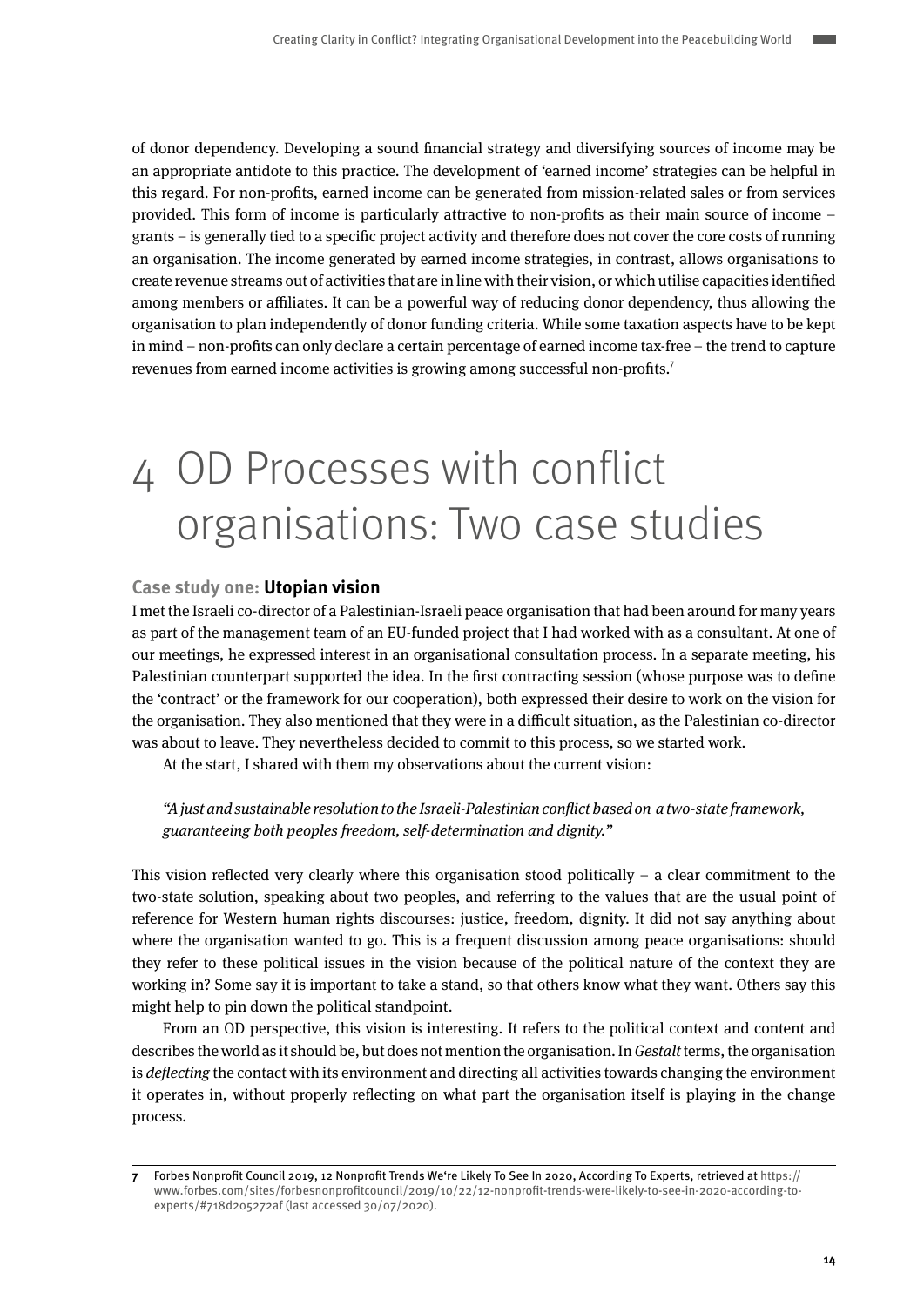With this specific organisation, it soon became clear that this vision did not capture what the organisation was actually doing, and besides the shared goal of 'raising as much funding as possible', there was not a lot of common ground between the two directors regarding its overall direction. Since there were also other differences between the Israeli and the Palestinian co-directors that led to frequent conflicts, we decided to engage in re-writing the vision. While working on the vision itself, we were simultaneously working on their communication as part of their organisational behaviour. Working with the 'solutionfocused approach', we were able to identify several elements of constructive communication, which were then distilled into working principles and integrated into their daily lives. This improved the organisation's performance and provided the co-directors with a sense of 'quick wins' – important in any change process. The subsequent work on the vision focused on highlighting the uniqueness of this organisation in the 'market' in which it operated: beyond affirming that they advocate 'for peace, justice and equality' (which was found to be important for the organisational culture), the co-directors now state that they 'believe in partnerships' and that the organisation is creating these partnerships in innovative ways. This is a bold step at a time when cooperation between Israelis and Palestinians is strongly discouraged and labelled as 'treason' or 'normalisation' of the occupation of the Palestinian territories. At the same time, this defines their uniqueness. This carving out of their core identity was done by them, and by them alone: after some time, we were able to move beyond the idea that the consultant was 'the expert' and 'knows' what needs to happen (at some point, one of them suggested that I write the vision for them and they comment on it) and we engaged in a meaningful conversation about what this organisation is about. Interestingly, it appeared to be completely clear to the Israeli co-director, whereas his Palestinian counterpart asked questions which eventually brought important differences to light. We were then able to address these differences and get to the core purpose of their shared organisation.

It is interesting to note that this work was meaningful to them on two different levels: the new vision led to the subsequent clarification of what that means in terms of structure and personnel requirements. After the vision overhaul was completed, determining the organisational structure and writing the job description for vacant posts was much faster. Beyond the content level, this process also led to results on the communication level: engaging in a facilitated discussion on what this organisation is all about made them understand their viewpoints better and led to more motivation on both sides, and the Palestinian co-director remained part of the organisation for much longer than planned.

This experience is a good example of the systemic approach as it brought to light the different levels involved: organisational (discussing and amending the vision), interpersonal (reflecting on communication patterns and identifying helpful patterns to strengthen the co-directors' internal communication) and societal, with the Palestinian director explaining the pressures she felt as a Palestinian and as a member of an organisation that is allegedly guilty of normalising the occupation because of its binational character.

### **Case study two: Creating an organisational strategy - overplanning**

Another consultation process focused, at the request of the client (an Israeli peace organisation), on the development of a strategy to establish a college for conflict transformation. Through solution-focused questions, we identified the considerable resources they had available as well as specific steps they would like to take. In the second meeting, I outlined several ways to go about it, based on the results of the first meeting. To my surprise, they rejected all of them, maintaining that they needed to first understand what they actually wanted to do.

I was confused, so in the third meeting I decided to help them decide what they wanted, and gave them three options on how to proceed: analysing the structure of the organisation as their main resource, developing a plan for the first steps they identified in the first meeting, or undertaking a demand analysis in order to better understand the field they operate in. Again, their response was: we first need to understand WHAT we actually want to do. I was even more puzzled. For me, it was clear from the first meeting that what they wanted was a strategy for creating a college for conflict transformation practitioners. For them, it was clear that they first wanted to discuss how to create a profession of conflict transformation practitioners,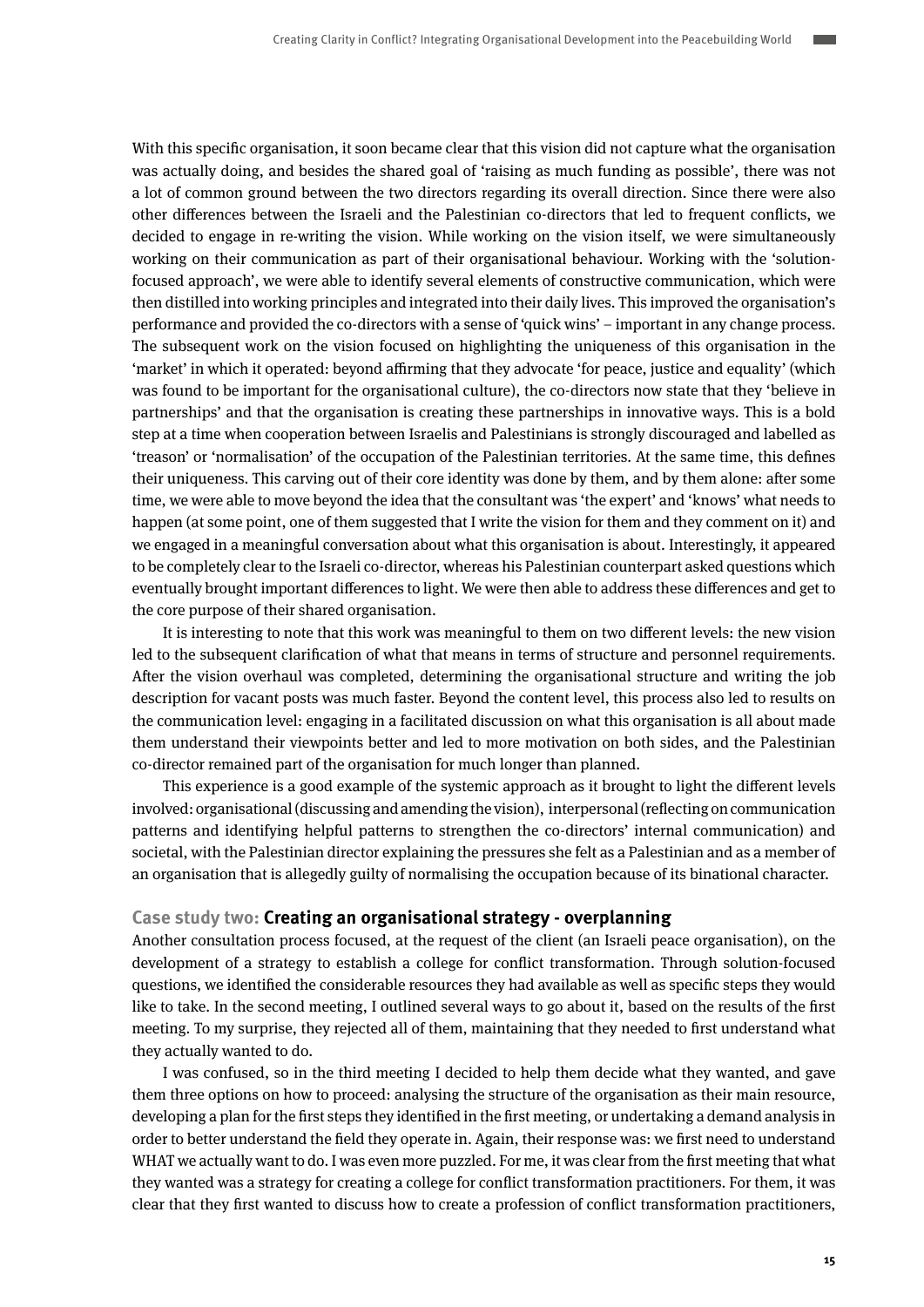with the college being one possibility. I then prepared a 'vision quiz', where I asked them several solutionoriented questions about the purpose of the organisation, which they found extremely helpful. After several months of silence, they got back to me and requested another meeting. They told me that they were now much clearer on what they wanted and came up with two goals: a) creating a college and b) creating a coalition of conflict transformation practitioners. When I mentioned that both were extremely ambitious projects, the director of the organisation opted for the college. In other words, we took a long detour in order to arrive back where we were in the beginning. The most important insights from this detour, including other information I had from this organisation, were: 1) there is a tension between planning and action in this organisation; 2) for them, planning means getting the full picture before deciding on an action.

One might argue that major ambitions need major planning. And creating a college for conflict transformation is indeed an ambitious endeavour. After sharing my observations with them, we continued to work on the strategy, using the Business Model Canvas (Osterwalder et al. 2010), which brought interesting insights and was seen as helpful. We then defined the next steps, one of which was to work on the 'brand' in order to be better able to approach other professionals, donors or the general public. The meeting with a branding expert, however, triggered considerable resistance, and it was decided not to pursue the branding option, with the argument that it might be too early in the process. It slowly became clear to me that this resistance was a recurring pattern. My suggestions to plan something small, test it, evaluate it, re-plan it and thus 'get into gear', was repeatedly met with the remark "but first we need to know about our strategic direction". Five months into the process, I realised that we might be dealing with a maladaptive coping practice of over-planning. Yet my suggestions for specific steps were still rejected.

What can we learn from this experience? This case study shows how OD processes are determined by the client and not the consultant. While this client might be operating under a maladaptive practice, the consultant has few means to 'push through' his or her agenda, or even to hand to the patient the medicine s/he 'knows' is best for the patient (OD as process consultation rather than the expert approach). The consultant's task is to a) suggest steps that s/he deems useful and at the same time b) make the client system understand the process. This is best described as a dance with the client, where sometimes the consultant takes the lead and sometimes the client takes the next step, but at all times both are attentive to each other in order to be able to follow.

With conflict organisations like this one, the consultant needs to zoom out from time to time in order to be able to realise at which point this dance is going into a repetition of unhelpful patterns. Once the consultant realises this pattern (which can take the form of complex thought structures during a meeting, resistance against making practical steps in the real world, or simply delaying/not scheduling meetings), the consultant then takes up the lead again and draws the client's awareness to the pattern. However, it is up to the client to decide what to do with this observation.



**Figure 2: Dissatisfaction, Vision, First Steps and Resistance within organisations**

The third lesson to be learned from this case study refers to the principle of interrelatedness. When I started working with this organisation one of my first intuitions was that while they were extremely wellconnected with other peace organisations, even worldwide, it was not clear to me how they were connected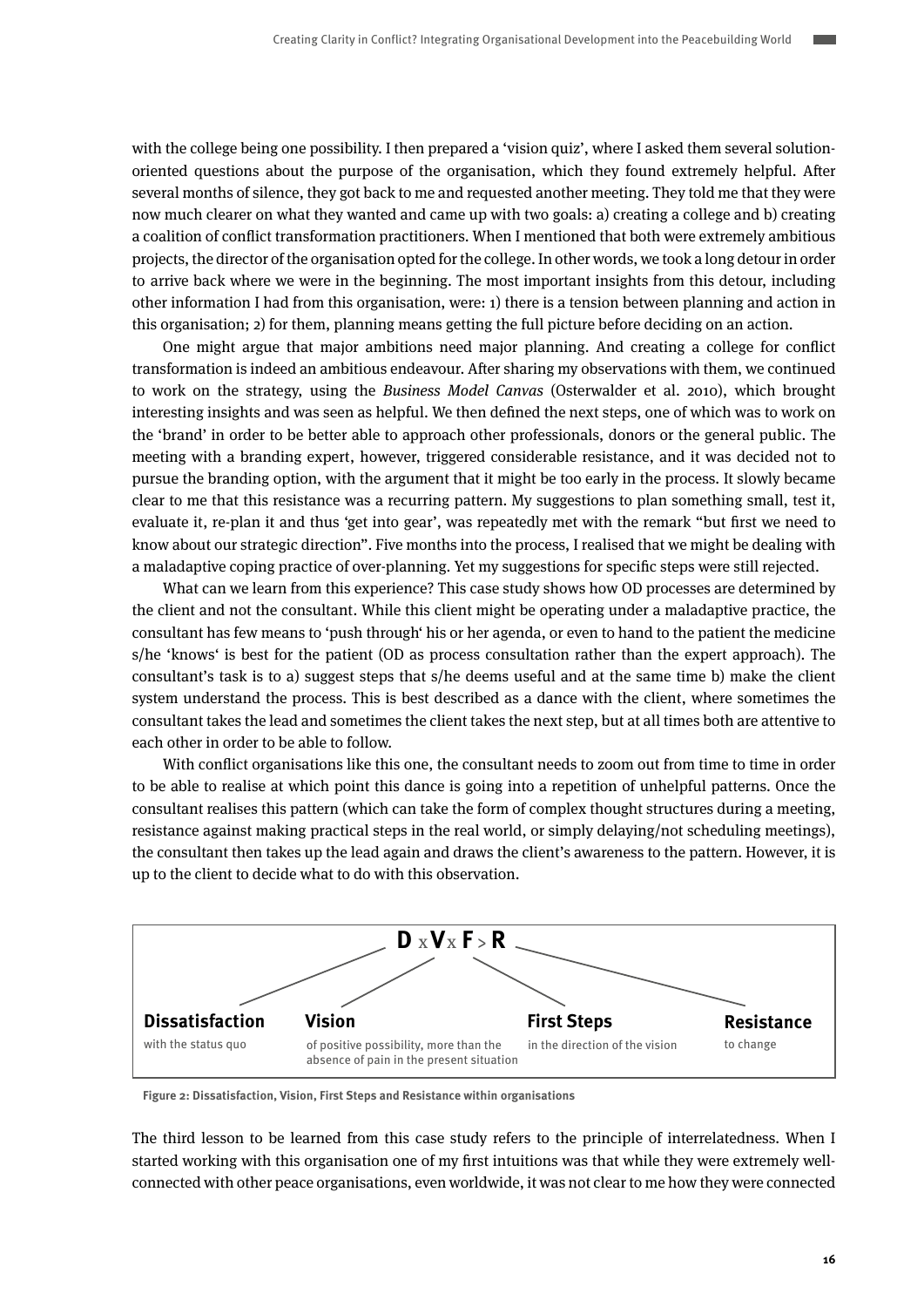<span id="page-16-0"></span>to their own society. This first impression became more evident throughout the work and eventually turned out to be an obstacle for their Organisational Development. In Gestalt terms, phenomena like these have been described as retroflection – instead of actively shaping the contact with the environment, the Self (here: the organisation) is mostly dealing with itself and is creating a strong boundary against the outside environment, resulting in a contact interruption and rendering meaningful interaction impossible.

This case study is a vivid example of the limits of Organisational Development. If the resistance to change outweighs the dissatisfaction with the current situation, the consultant from the outside can only share observations, and eventually end the consultation, which is what happened in this case. At the same time, resistance is an important source of information for OD-practitioners. The Beckhard-Harris Change Model can serve as an easy-to-use litmus test during any organisational change process (Beckhard/Harris 1987). This formula implies that all three elements on the left side (see Figure 2), Dissatisfaction, Vision and First Steps, must be present for change to occur. If any element is missing, the product is zero, which will always be less than the Resistance to change, which is always present to some degree.

## 5 Conclusion

Organisational Development can be a useful conceptual element of peacebuilding or conflict transformation processes. It can help mitigate the unique challenges faced by conflict organisations because of its systemic view, acknowledging the interrelatedness of stakeholders; because of its process orientation and its ability to deal with complexity, without recourse to expert approaches; and because of its focus on the human beings in the organisation rather than on organisational efficiency alone.

Looking at the organisational level of conflict transformation or peacebuilding helps distinguish between different types of entities – from established organisations to loose networks and social movements. All these types are affected by the challenges of the conflict environment in different ways, endangering the effectiveness of peacebuilding or conflict transformation endeavours. This article showed how shrinking spaces strategies used by far-right activists, conservative religious, businesses and government players (including state and non-state armed forces) in conflict settings pose organisational challenges that are different from those faced by individuals or societies. It also identified the maladaptive coping practices used in response to these challenges, and how they help alleviate the immediate pressure but are problematic for the organisation's stability in the long run, and thus for the sustainability of peacebuilding efforts. Some initial ideas were put forward to show how OD can respond to these challenges, and how two OD processes led to organisational change in one case, and to resistance in the other. These case studies were used to illustrate the importance of a healthy contact between the conflict organisation and the society in which it operates, how the process is determined by the client and not the consultant, and how to deal with resistance once it occurs.

Conflict transformation and peacebuilding projects should not only focus on the individual or the societal level but should integrate the organisational level into their work. Conflict organisations are particularly challenged as they put themselves in opposition to the dominant narrative that focuses on exclusion and feeds the conflict cycle with stereotypes about the adversary group. The work of conflict organisations is characterised by complexity, where its outcome cannot be known. With its process orientation, OD can integrate the perspective of these local peacebuilding or conflict transformation collaboration systems and increase their effectiveness. Peacebuilding and conflict transformation need fewer experts and more focus on the internal challenges of conflict organisations.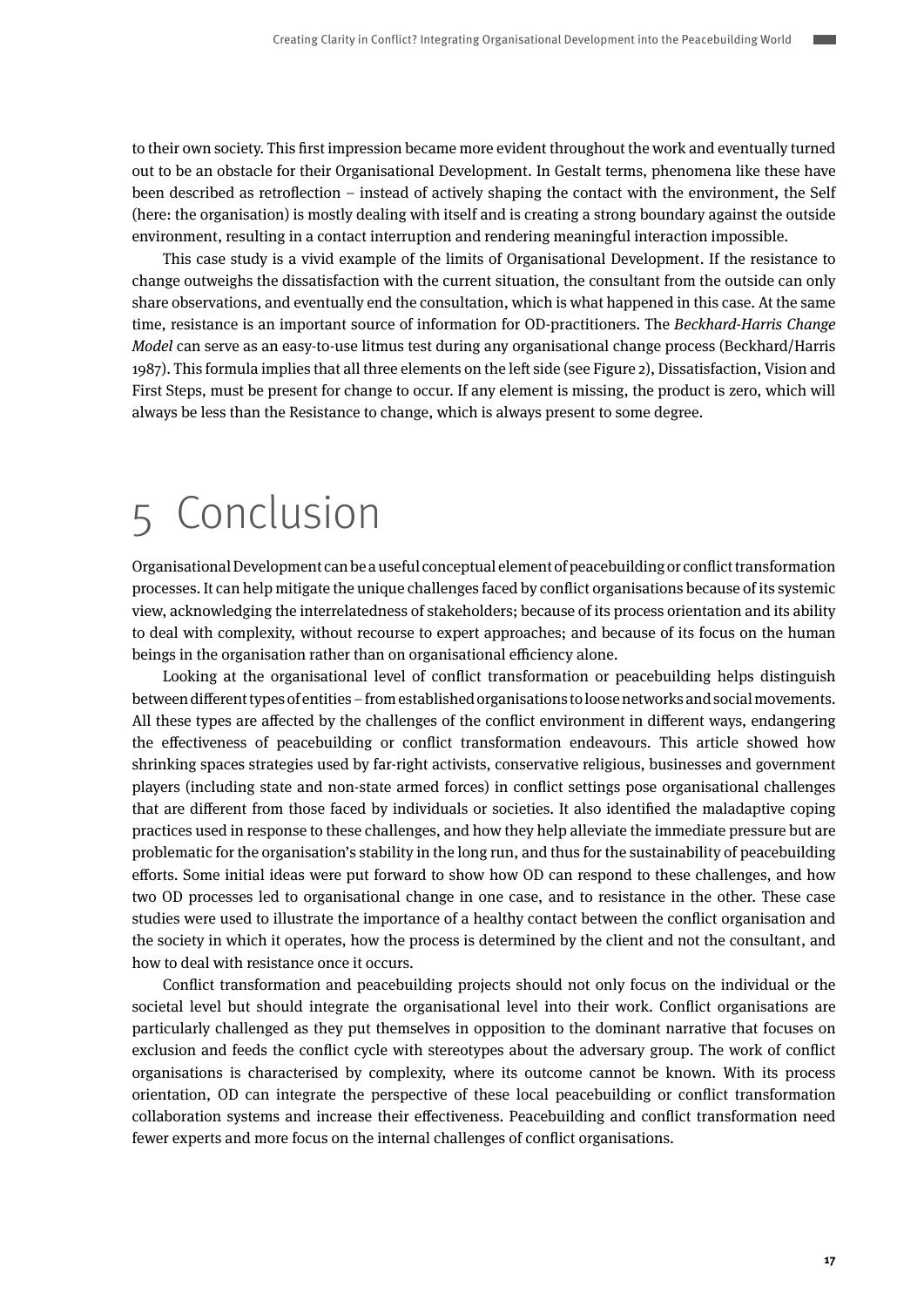## <span id="page-17-0"></span>6 References

- **Alon, Nahi, Haim Omer 2005**. The Psychology of Demonization: Promoting Acceptance and Reducing Conflict. New York: Routledge.
- **Autesserre, Séverine 2014**. Peaceland: Conflict Resolution and the Everyday Politics of International Intervention. New York: Cambridge University Press.
- **Bar-Tal, Daniel 2000**. From Intractable Conflict through Conflict Resolution to Reconciliation: Psychological Analysis. Political Psychology, 21(2), 351-365.
- **Bar-Tal, Daniel 2007**. Sociopsychological Foundations of Intractable Conflicts. American Behavioral Scientist, 50 (11), 1430–1453.
- **Bar-Tal, Daniel, Eran Halperin 2011**. Socio-psychological Barriers to Conflict Resolution, in: D. Bar-Tal (ed.): Intergroup Conflicts and their Resolution: A Social Psychological Perspective. Psychology Press, 217-240.
- **Beckhard, Richard, Reuben T. Harris 1987**. Organizational Transitions: Managing Complex Change. Boston (MA): Addison-Wesley Publishing Company.
- **Ben David, Yael, Tammy Rubel-Lifschitz 2018**. Practice the Change you Want to See in the World: Transformative Practices of Social Movements in Israel. Peace and Conflict: Journal of Peace Psychology, 24(1), 10–18.
- **Berghof Foundation (ed.) 2019.** Berghof Glossary on Conflict Transformation and Peacebuilding. 20 notions on theory and practice. Berlin. Available at: image.berghof-foundation.org/fileadmin/redaktion/Publications/ Handbook/Articles/handbook\_glossary.pdf [accessed 08/09/2020].
- **Bertalanffy, Ludwig Von 1968**. General System Theory: Foundations, Development, Applications. New York: George Braziller Inc.
- **Campbell, Susanna 2018**. Global Governance and Local Peace: Accountability and Performance in International Peacebuilding. Cambridge: Cambridge University Press.
- **Christie, Daniel J. 2011**. The Encyclopedia of Peace Psychology. New Jersey: Wiley-Blackwell.
- **Coning, Cedric de 2013**. Understanding Peacebuilding as Essentially Local. Stability: International Journal of Security and Development, 2(1). Retrieved at: https://www.stabilityjournal.org/articles/10.5334/sta.as/.
- **Cummings, Thomas G., Christopher G. Worley 2008**. Organization Development and Change. Cincinnati: South-Western, 9th Edition.
- **de Shazer, Steve, Yvonne Dolan, with Harry Korman, Terry Trepper, Eric McCollum, Insoo Kim Berg 2007**. More Than Miracles: The State of the Art of Solution-Focused Brief Therapy. New York: Routledge.
- **Fischer, Martina 2011**. Civil Society in Conflict Transformation: Strengths and Limitations, in: Austin, Beatrix, Martina Fischer, Hans-Joachim Giessmann (eds.). Advancing Conflict Transformation. The Berghof Handbook II. Opladen/Framington Hills: Barbara Budrich Publishers. Online at www.berghof-handbook.net.
- **Galtung, Johan 1976**. Peacekeeping, Peacemaking, and Peacebuilding. In: Impact of Science on Society, 1/2. Peace Research Institute Oslo (PRIO) publication No. 25-9.
- **Gibbons, Pat, Brigitte Piquard (eds.) 2006**. Working in Conflict – Working on Conflict: Humanitarian Dilemmas and Challenges. Bilbao: University of Deusto.
- **GIZ GmbH 2015**. Kooperationsmanagement in der Praxis, Springer Fachmedien Wiesbaden.
- **Glasl, Friedrich, Rudi Ballreich 2004**. Team and Organisational Development as a Means for Conflict Prevention and Resolution, in: Austin, Alex, Martina Fischer, Norbert Ropers (eds.). Transforming Ethnopolitical Conflict. The Berghof Handbook. Wiesbaden: VS Verlag. Online at www.berghof-handbook. net.
- **Goetze, Catherine 2017**. The Distinction of Peace: A Social Analysis of Peacebuilding. Ann Arbor: University of Michigan Press.
- **IDEO.org 2015**. The Field Guide to Human-Centered Design. Available at https://www.designkit. org//resources/1 [accessed 16/01/2020].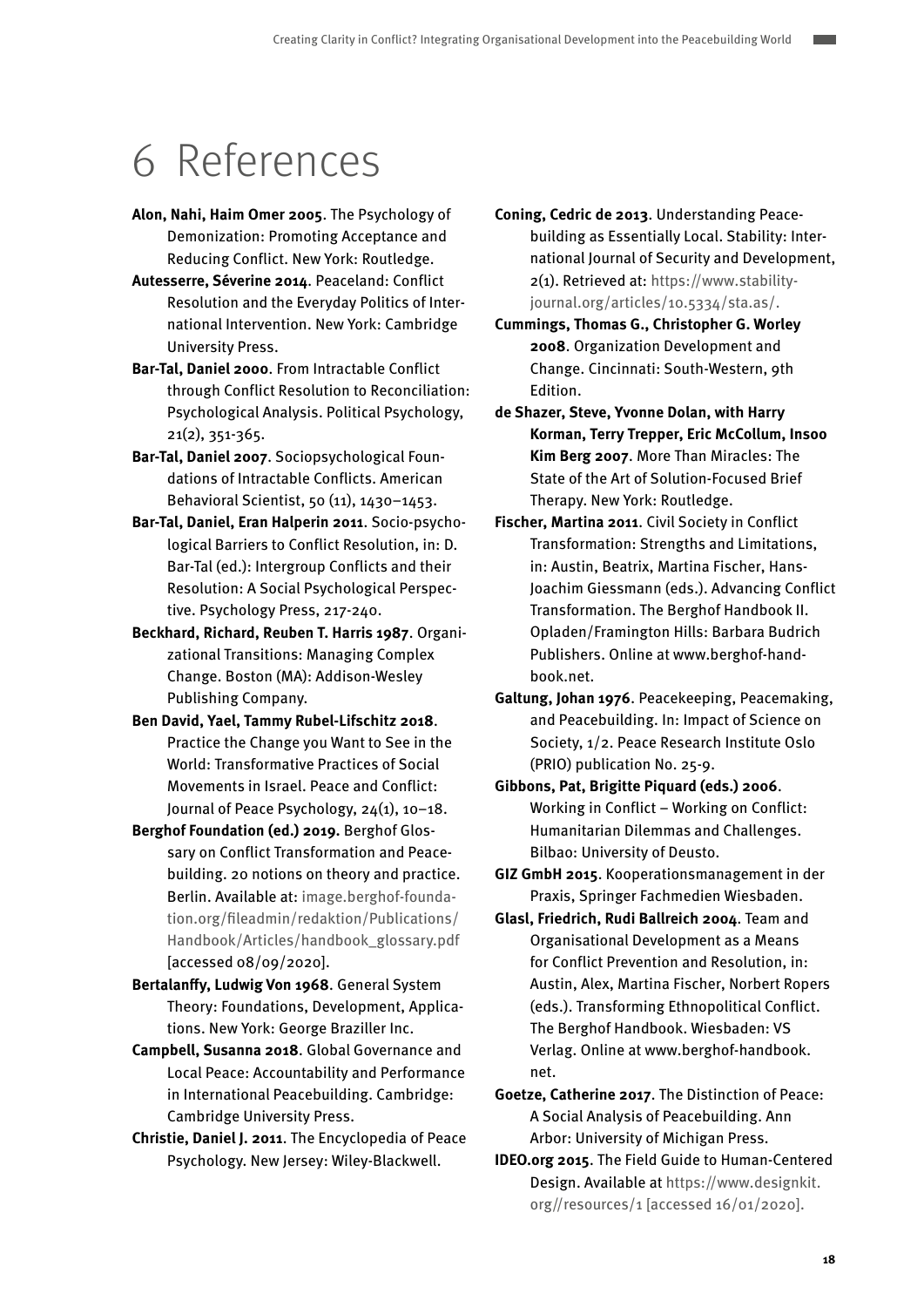- **Körppen, Daniela, Norbert Ropers, Hans J. Giessmann (eds) 2011**. The Non-Linearity of Peace Processes. Theory and Practice of Systemic Conflict Transformation. Opladen/Farmington Hills: Barbara Budrich Publishe
- **Kriesberg, Louis 2011**. The State of the Art in Conflict Transformation, in: Austin, Beatrix, Martina Fischer, Hans-Joachim Giessmann (eds.). Advancing Conflict Transformation. The Berghof Handbook II. Opladen/ Framington Hills: Barbara Budrich Publishers. Online at www.berghof-handbook.net.
- **Kuehl, Stefan 2011**. Organisationen. Eine sehr kurze Einführung. Wiesbaden: Springer Fachmedien Wiesbaden GmbH.
- **Lange, Maria 2004**. Building Institutional Capacity for Conflict-Sensitive Practice: The Case of International NGOs. London: International Alert. Available at www.international-alert. org/sites/default/files/publications/ building-\_institutional\_cap.pdf [accessed 08/09/2020].
- **Lewin, Kurt 1939**. Field Theory and Experiment in Social Psychology: Concepts and Methods. American Journal of Sociology, 44(6), 868–896.
- **Mac Ginty, Roger, Richmond, Oliver P. 2013**. The Local Turn in Peace Building: A Critical Agenda for Peace. Third World Quarterly 34(5), 763-783.
- **Miall, Hugh 2004**. Conflict Transformation: A Multi-Dimensional Task, in: Austin, Alex, Martina Fischer, Norbert Ropers (eds.) Transforming Ethnopolitical Conflict. The Berghof Handbook. Wiesbaden: VS Verlag. Online at www. berghof-handbook.net.
- **Margulies, Newton, Anthony Raia 1972**. Organizational Development: Values, Process, and Technology. New York, NY: McGraw-Hill Book Co.
- **Osterwalder, Alex, Yves Pigneur 2010**. Business Model Generation: A Handbook for Visionaries, Game Changers, and Challengers. New York: John Wiley and Sons.
- **Pact 2012**. Pact Organizational Capacity Assessment (OCA) Handbook: A Practical Guide to the OCA Tool for Practitioners and Development Professionals. Washington DC. Available at: www.pactworld.org/sites/default/ files/OCA%20Handbook\_ext.pdf [accessed 08/09/2020].
- **Perls, Frederick Salomon 1942**. Ego, Hunger and Aggression. New York: Vintage/Random House.
- **Schein, Edgar H. 1999**. Process Consultation Revisited: Building the Helping Relationship. Reading, Mass: Addison-Wesley.
- **Shnabel, Nurit, Arie Nadler, Johannes Ullrich, John F. Dovidio, Dganit Carmi 2009**. Promoting Reconciliation through the Satisfaction of the Emotional Needs of Victimized and Perpetrating Group Members: The Needs-based model of Reconciliation. Personality and Social Psychology Bulletin 35(8), 1021–1030.
- **Snowden, David J., Mary E. Boone 2007**. A Leader's Framework for Decision Making. Harvard Business Review, 85, 68–76.
- **Transnational Institute 2017**.On "shrinking space": A framing paper. Amsterdam: Published by Transnational Institute. Available at https://www.tni.org/files/publication-downloads/on\_shrinking\_space\_2.pdf [accessed 05/11/2019].
- **UNDP 1998**. Capacity Assessment and Development In a Systems and Strategic Management Context. Technical Advisory Paper No. 3. Management Development and Governance Division Bureau for Development Policy.
- **UNDP 2017**. Demystifying Organizational Development: A Reference Guide for Practitioners. Kyiv.
- **United Nations Secretary-General 2009**. Report on peacebuilding in the immediate aftermath of conflict (A/63/881–S/2009/304). 11 June.
- **United Nations 1995**. Report of the Secretary-General on the Work of the Organization. Supplement to An Agenda for Peace: Position Paper of the Secretary-General on the Occasion of the 50th Anniversary of the United Nations. (A/50/60/S/1995/1). 25 January.